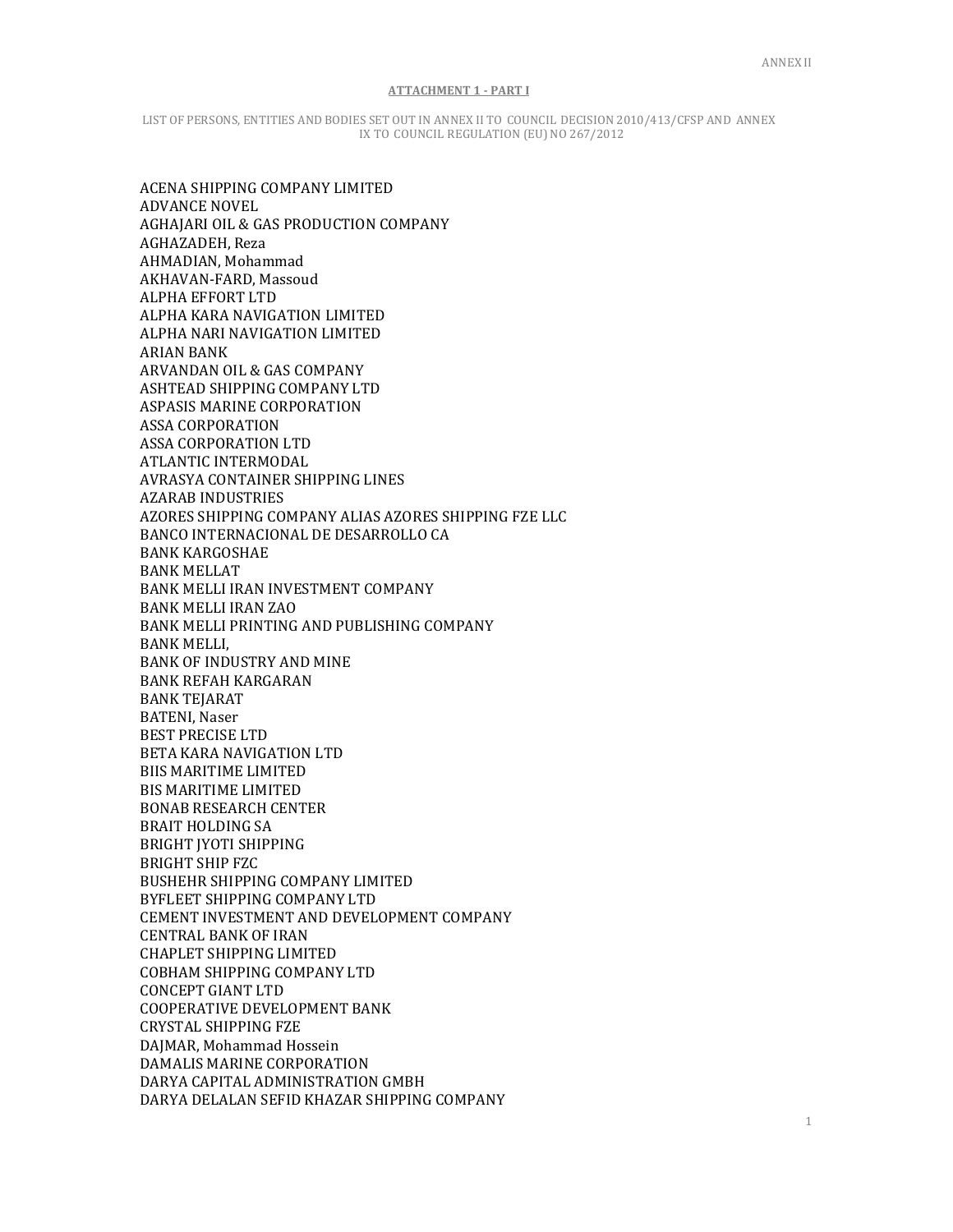LIST OF PERSONS, ENTITIES AND BODIES SET OUT IN ANNEX II TO COUNCIL DECISION 2010/413/CFSP AND ANNEX IX TO COUNCIL REGULATION (EU) NO 267/2012

DELTA KARA NAVIGATION LTD DELTA NARI NAVIGATION LTD DIAMOND SHIPPING SERVICES DORKING SHIPPING COMPANY LTD EAST OIL & GAS PRODUCTION COMPANY EDBI EXCHANGE COMPANY EDBI STOCK BROKERAGE COMPANY EFFINGHAM SHIPPING COMPANY LTD EIGHTH OCEAN ADMINISTRATION GMBH EIGHTH OCEAN GMBH & CO. KG ELBRUS LTD ELCHO HOLDING LTD ELEGANT TARGET DEVELOPMENT LIMITED ELEVENTH OCEAN ADMINISTRATION GMBH ELEVENTH OCEAN GMBH & CO. KG EMKA COMPANY EPSILON NARI NAVIGATION LTD E-SAIL A.K.A.E-SAIL SHIPPING COMPANY ETA NARI NAVIGATION LTD ETERNAL EXPERT LTD. EUROPÄISCH-IRANISCHE HANDELSBANK EXPORT DEVELOPMENT BANK OF IRAN FAIRWAY SHIPPING FAQIHIAN, Dr Hoseyn FARNHAM SHIPPING COMPANY LTD FASIRUS MARINE CORPORATION FATSA FIFTEENTH OCEAN ADMINISTRATION GMBH FIFTEENTH OCEAN GMBH & CO. KG FIFTH OCEAN ADMINISTRATION GMBH FIFTH OCEAN GMBH & CO. KG FIRST ISLAMIC INVESTMENT BANK FIRST OCEAN ADMINISTRATION GMBH FIRST OCEAN GMBH & CO. KG FIRST PERSIAN EQUITY FUND FOURTEENTH OCEAN ADMINISTRATION GMBH FOURTEENTH OCEAN GMBH & CO. KG FOURTH OCEAN ADMINISTRATION GMBH FOURTH OCEAN GMBH & CO. KG FUTURE BANK BSC GACHSARAN OIL & GAS COMPANY GALLIOT MARITIME INCORPORATION GAMMA KARA NAVIGATION LTD GIANT KING LIMITED GOLDEN CHARTER DEVELOPMENT LTD. GOLDEN SUMMIT INVESTMENTS LTD. GOLDEN WAGON DEVELOPMENT LTD. GOLPARVAR, Gholam Hossein GOMSHALL SHIPPING COMPANY LTD GOOD LUCK SHIPPING COMPANY LLC GRAND TRINITY LTD.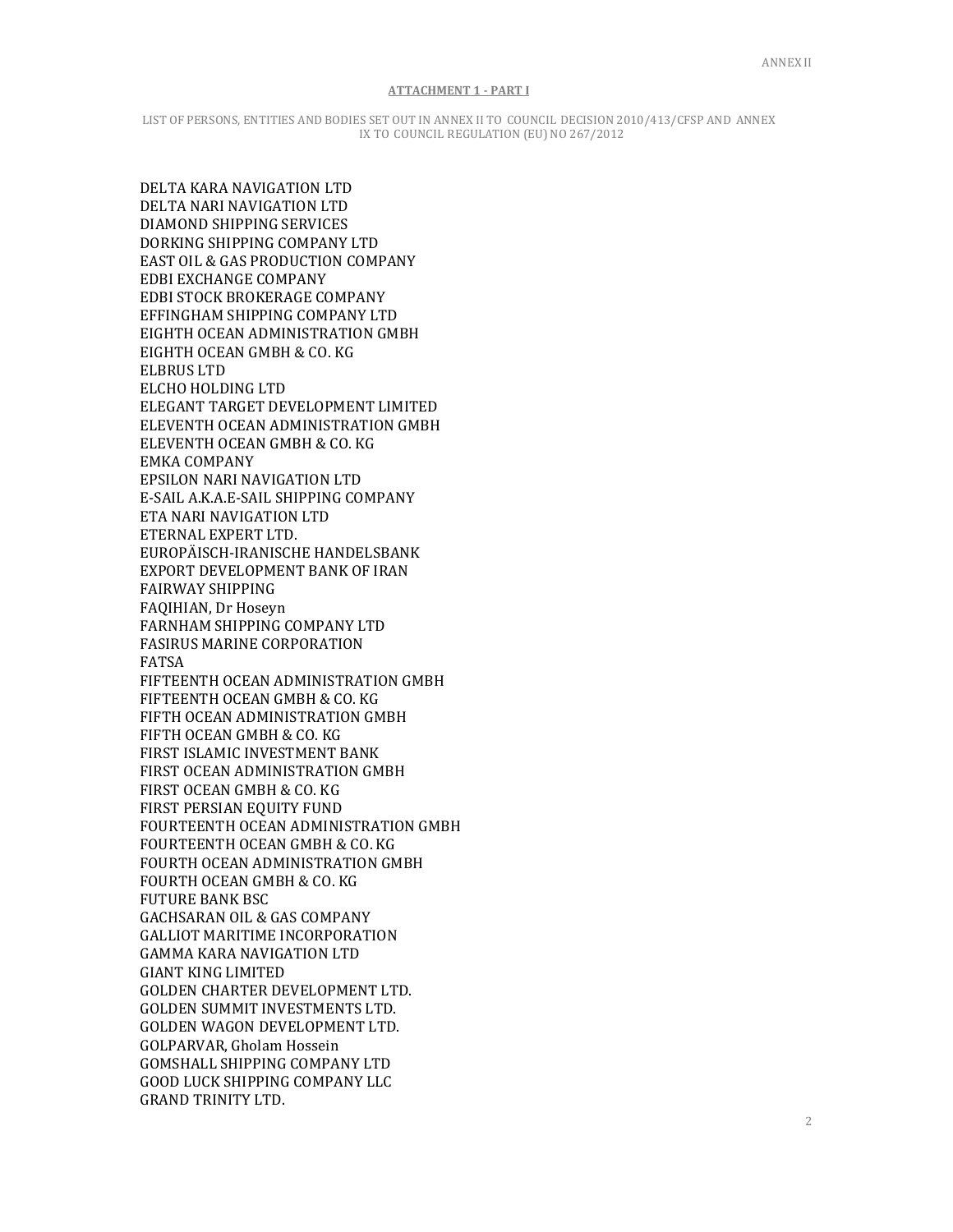LIST OF PERSONS, ENTITIES AND BODIES SET OUT IN ANNEX II TO COUNCIL DECISION 2010/413/CFSP AND ANNEX IX TO COUNCIL REGULATION (EU) NO 267/2012

GREAT EQUITY INVESTMENTS LTD. GREAT METHOD LTD GREAT PROSPECT INTERNATIONAL LTD. HAFIZ DARYA SHIPPING LINES HANSEATIC TRADE TRUST & SHIPPING GMBH HARVEST SUPREME LTD. HARZARU SHIPPING HELIOTROPE SHIPPING LIMITED HELIX SHIPPING LIMITED HK INTERTRADE COMPANY LTD HONG TU LOGISTICS PRIVATE LIMITED HORSHAM SHIPPING COMPANY LTD IFOLD SHIPPING COMPANY LIMITED INDUS MARITIME INCORPORATION INDUSTRIAL DEVELOPMENT & RENOVATION ORGANIZATION INSIGHT WORLD LTD INTERNATIONAL SAFE OIL IOTA NARI NAVIGATION LIMITED IRAN ALUMINIUM COMPANY IRAN FUEL CONSERVATION ORGANIZATION IRAN INSURANCE COMPANY IRAN LIQUEFIED NATURAL GAS CO. IRANIAN OFFSHORE ENGINEERING & CONSTRUCTION CO IRANIAN OIL COMPANY LIMITED IRANIAN OIL PIPELINES AND TELECOMMUNICATIONS COMPANY (IOPTC) IRANIAN OIL TERMINALS COMPANY IRANO MISR SHIPPING COMPANY IRINVESTSHIP LTD IRISL (MALTA) LTD IRISL EUROPE GMBH IRISL MARINE SERVICES AND ENGINEERING COMPANY IRISL MARITIME TRAINING INSTITUTE IRITAL SHIPPING SRL ISI MARITIME LIMITED ISIM AMIN LIMITED ISIM ATR LIMITED ISIM OLIVE LIMITED ISIM SAT LIMITED ISIM SEA CHARIOT LTD ISIM SEA CRESCENT LTD ISIM SININ LIMITED ISIM TAJ MAHAL LTD ISIM TOUR COMPANY LIMITED ISLAMIC REPUBLIC OF IRAN SHIPPING LINES JACKMAN SHIPPING COMPANY KALA NAFT KALAN KISH SHIPPING COMPANY LTD KAPPA NARI NAVIGATION LTD KARA SHIPPING AND CHARTERING GMBH KAROON OIL & GAS PRODUCTION COMPANY KAVERI MARITIME INCORPORATION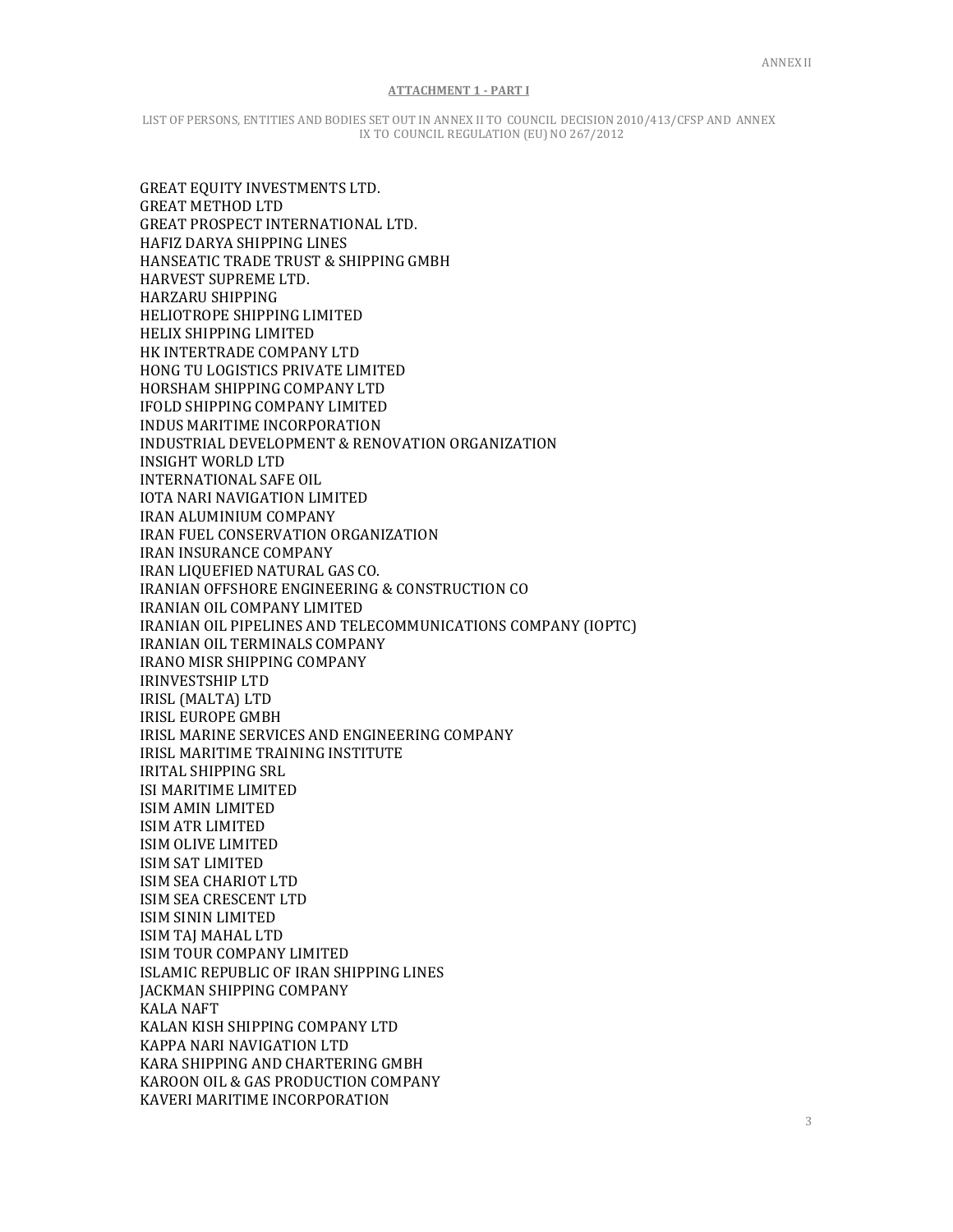LIST OF PERSONS, ENTITIES AND BODIES SET OUT IN ANNEX II TO COUNCIL DECISION 2010/413/CFSP AND ANNEX IX TO COUNCIL REGULATION (EU) NO 267/2012

KAVERI SHIPPING LLC KEY CHARTER DEVELOPMENT LTD. KHALILIPOUR, Said Esmail KHANCHI, Ali Reza KHAZAR EXPL & PROD CO KHAZAR SHIPPING LINES KHEIBAR COMPANY KING PROSPER INVESTMENTS LTD. KINGDOM NEW LTD KINGSWOOD SHIPPING COMPANY LIMITED KISH SHIPPING LINE MANNING COMPANY LAMBDA NARI NAVIGATION LIMITED LANCING SHIPPING COMPANY LIMITED LOGISTIC SMART LTD LOWESWATER LTD MACHINE SAZI ARAK MAGNA CARTA LIMITED MALSHIP SHIPPING AGENCY MARBLE SHIPPING LIMITED MAROUN OIL & GAS COMPANY MASJED-SOLEYMAN OIL & GAS COMPANY MASTER SUPREME INTERNATIONAL LTD. MAZANDARAN CEMENT COMPANY MEHR CAYMAN LTD. MELLAT BANK SB CJSC MELLI AGROCHEMICAL COMPANY PJS MELLI BANK PLC MELLI INVESTMENT HOLDING INTERNATIONAL MELODIOUS MARITIME INCORPORATION METRO SUPREME INTERNATIONAL LTD. MIDHURST SHIPPING COMPANY LIMITED (MALTA) MILL DENE LTD MINISTRY OF ENERGY MINISTRY OF PETROLEUM MODALITY LTD MODERN ELEGANT DEVELOPMENT LTD. MOUNT EVEREST MARITIME INCORPORATION NAFTIRAN INTERTRADE COMPANY NAFTIRAN INTERTRADE COMPANY SRL NAMJOO, Majid NARI SHIPPING AND CHARTERING GMBH & CO. KG NARMADA SHIPPING NATIONAL IRANIAN DRILLING COMPANY NATIONAL IRANIAN GAS COMPANY NATIONAL IRANIAN OIL COMPANY NATIONAL IRANIAN OIL COMPANY NEDERLAND (A.K.A.: NIOC NETHERLANDS REPRESENTATION OFFICE) NATIONAL IRANIAN OIL COMPANY PTE LTD NATIONAL IRANIAN OIL COMPANY, INTERNATIONAL AFFAIRS LIMITED NATIONAL IRANIAN OIL ENGINEERING AND CONSTRUCTION COMPANY (NIOEC) NATIONAL IRANIAN OIL PRODUCTS DISTRIBUTION COMPANY (NIOPDC)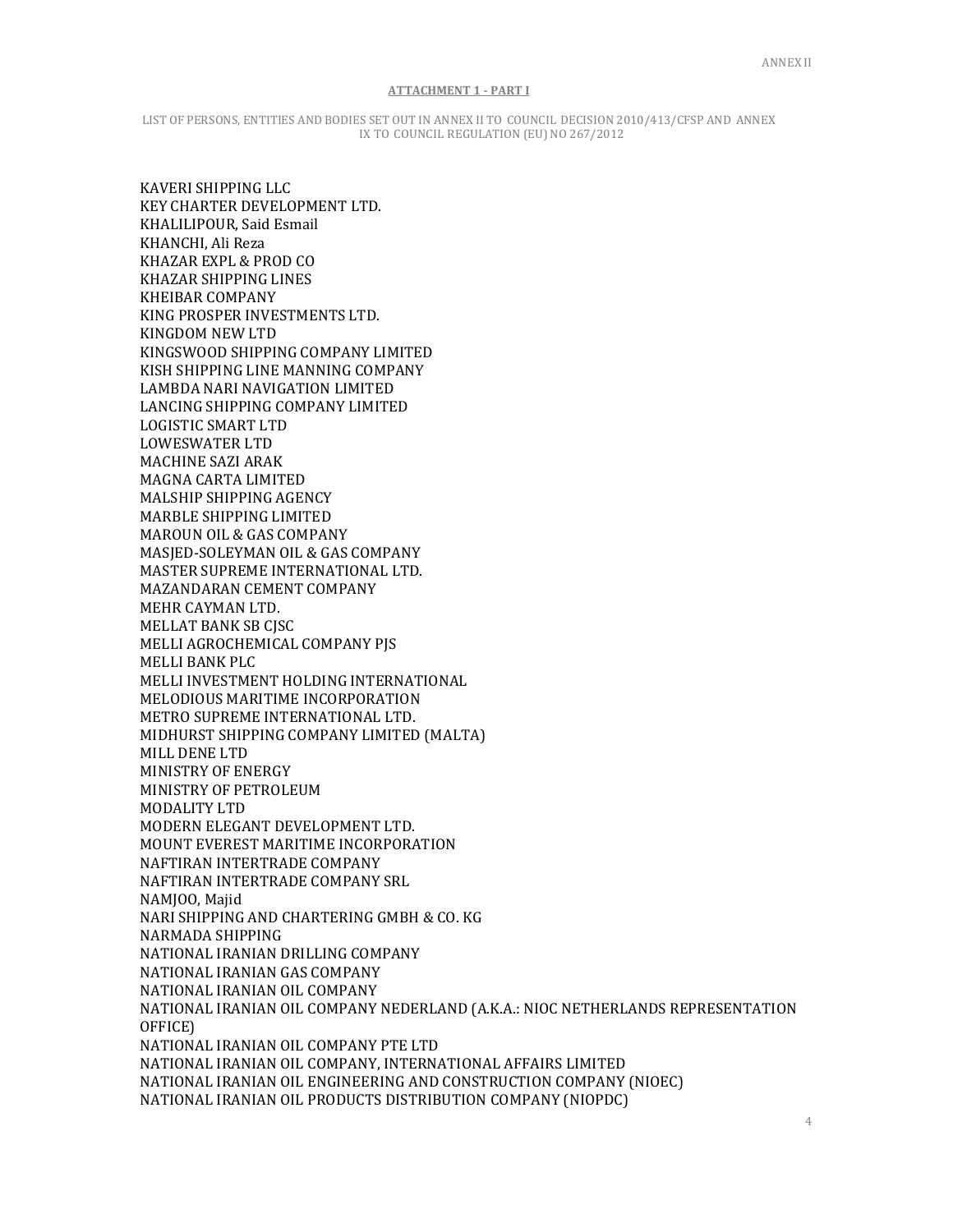LIST OF PERSONS, ENTITIES AND BODIES SET OUT IN ANNEX II TO COUNCIL DECISION 2010/413/CFSP AND ANNEX IX TO COUNCIL REGULATION (EU) NO 267/2012

NATIONAL IRANIAN OIL REFINING AND DISTRIBUTION COMPANY NATIONAL IRANIAN TANKER COMPANY NEUMAN LTD NEW DESIRE LTD NEW SYNERGY NEWHAVEN SHIPPING COMPANY LIMITED NINTH OCEAN ADMINISTRATION GMBH NINTH OCEAN GMBH & CO. KG NOOR AFZA GOSTAR NORTH DRILLING COMPANY NUCLEAR FUEL PRODUCTION AND PROCUREMENT COMPANY OCEAN CAPITAL ADMINISTRATION GMBH OCEAN EXPRESS AGENCIES PRIVATE LIMITED ONERBANK ZAO OXTED SHIPPING COMPANY LIMITED PACIFIC SHIPPING PARS SPECIAL ECONOMIC ENERGY ZONE PARTNER CENTURY LTD PEARL ENERGY COMPANY LTD PEARL ENERGY SERVICES, SA PERSIA INTERNATIONAL BANK PLC PETRO SUISSE PETROIRAN DEVELOPMENT COMPANY LTD PETROLEUM ENGINEERING & DEVELOPMENT COMPANY PETROPARS INTERNATIONAL FZE PETROPARS IRAN COMPANY PETROPARS LTD. PETROPARS OILFIELD SERVICES COMPANY PETROPARS OPERATION & MANAGEMENT COMPANY PETROPARS RESOURCES ENGINEERING LTD PETROPARS UK LIMITED PETWORTH SHIPPING COMPANY LIMITED POST BANK OF IRAN POWER PLANTS' EQUIPMENT MANUFACTURING COMPANY (SAAKHTE TAJHIZATE NIROOGAHI) PROSPER METRO INVESTMENTS LTD. RASTKHAH, Engineer Naser REIGATE SHIPPING COMPANY LIMITED RESEARCH INSTITUTE OF NUCLEAR SCIENCE & TECHNOLOGY REZVANIANZADEH, Mohammad Reza RISHI MARITIME INCORPORATION SACKVILLE HOLDINGS LTD SAFIRAN PAYAM DARYA SHIPPING COMPANY SALEHI, Ali Akbar SANFORD GROUP SANTEXLINES SECOND OCEAN ADMINISTRATION GMBH SECOND OCEAN GMBH & CO. KG SEIBOW LOGISTICS LIMITED SEVENTH OCEAN ADMINISTRATION GMBH SEVENTH OCEAN GMBH & CO. KG SHALLON LTD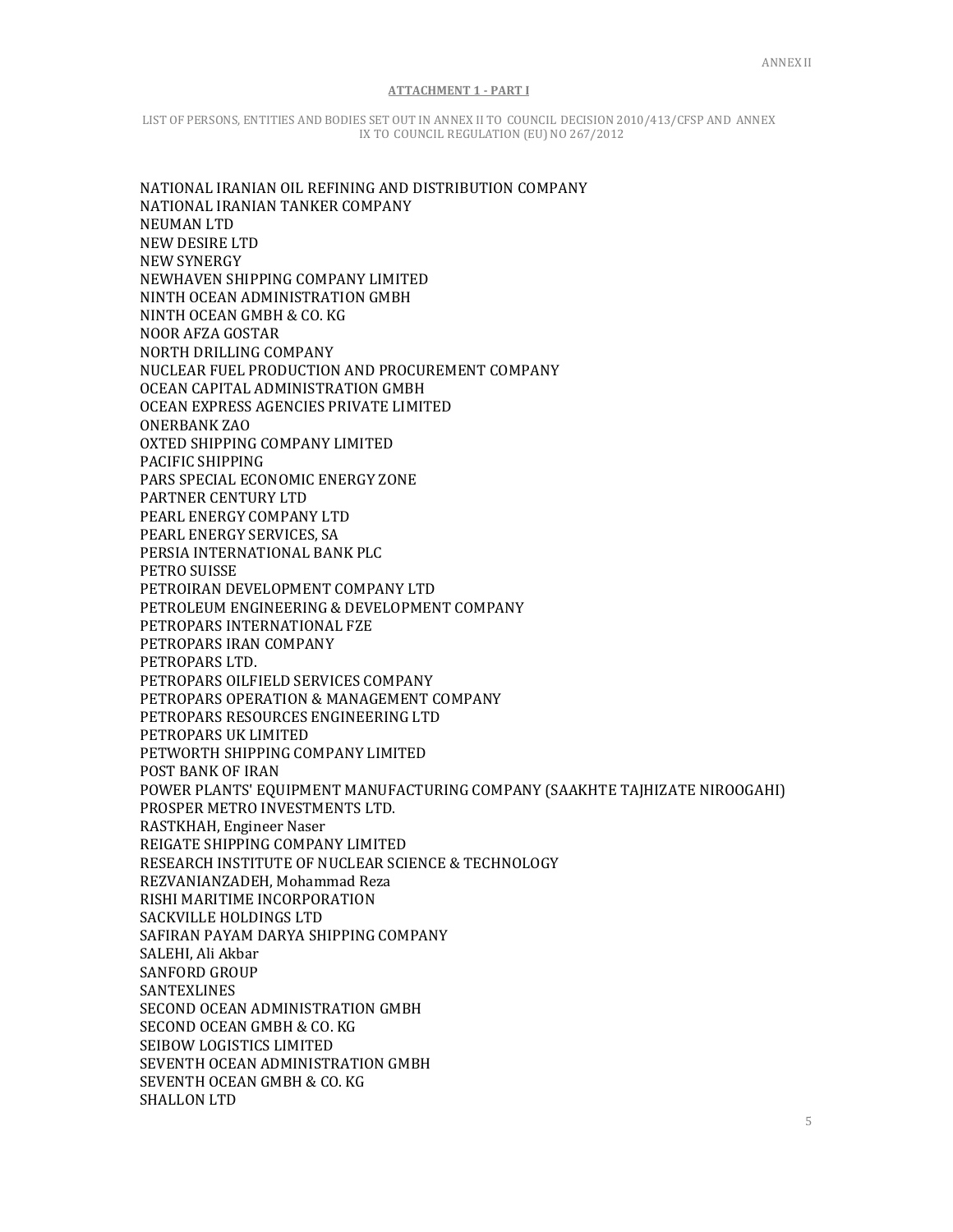LIST OF PERSONS, ENTITIES AND BODIES SET OUT IN ANNEX II TO COUNCIL DECISION 2010/413/CFSP AND ANNEX IX TO COUNCIL REGULATION (EU) NO 267/2012

SHEMAL CEMENT COMPANY SHINE STAR LIMITED SHIPPING COMPUTER SERVICES COMPANY SILVER UNIVERSE INTERNATIONAL LTD. SINA BANK SINO ACCESS HOLDINGS SINOSE MARITIME SISCO SHIPPING COMPANY LTD SIXTEENTH OCEAN ADMINISTRATION GMBH SIXTEENTH OCEAN GMBH & CO. KG SIXTH OCEAN ADMINISTRATION GMBH SIXTH OCEAN GMBH & CO. KG SMART DAY HOLDINGS LTD SOLTANI, Behzad SORINET COMMERCIAL TRUST (SCT) SOROUSH SARAMIN ASATIR SOUTH WAY SHIPPING AGENCY CO. LTD SOUTH ZAGROS OIL & GAS PRODUCTION COMPANY SPARKLE BRILLIANT DEVELOPMENT LIMITED SPRINGTHORPE LIMITED STATIRA MARITIME INCORPORATION SUREH (NUCLEAR REACTORS FUEL COMPANY) SYSTEM WISE LTD TAMALARIS CONSOLIDATED LTD TENTH OCEAN ADMINISTRATION GMBH TENTH OCEAN GMBH & CO. KG TEU FEEDER LIMITED THETA NARI NAVIGATION THIRD OCEAN ADMINISTRATION GMBH THIRD OCEAN GMBH & CO. KG THIRTEENTH OCEAN ADMINISTRATION GMBH THIRTEENTH OCEAN GMBH & CO. KG TOP GLACIER COMPANY LIMITED TOP PRESTIGE TRADING LIMITED TRADE CAPITAL BANK TRADE TREASURE TRUE HONOUR HOLDINGS LTD TULIP SHIPPING INC TWELFTH OCEAN ADMINISTRATION GMBH TWELFTH OCEAN GMBH & CO. KG UNIVERSAL TRANSPORTATION LIMITATION UTL VALFAJR 8TH SHIPPING LINE WEST OIL & GAS PRODUCTION COMPANY WESTERN SURGE SHIPPING COMPANY LIMITED WISE LING SHIPPING COMPANY LIMITED ZANJANI, Babak ZETA NERI NAVIGATION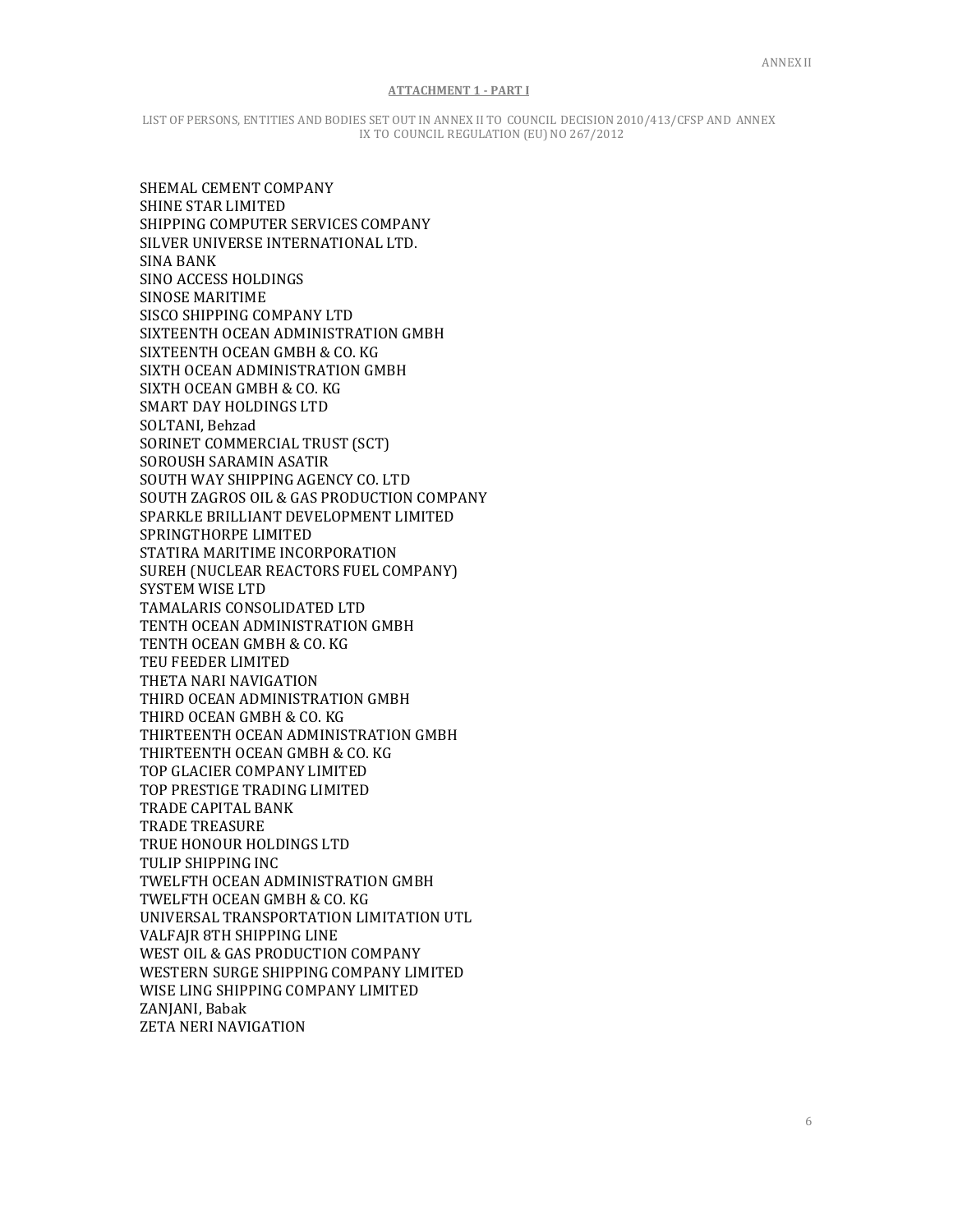LIST OF PERSONS, ENTITIES AND BODIES SET OUT IN ANNEX I TO COUNCIL DECISION 2010/413/CFSP AND ANNEX V III TO COUNCIL REGULATION (EU) NO 267/2012

AGHA-JANI, Dawood ALAI, Amir Moayyed ASGARPOUR, Behman ASHIANI, Mohammad Fedai ASHTIANI, Abbas Rezaee ATOMIC ENERGY ORGANISATION OF IRAN (AEOI) BAKHTIAR, Haleh BEHZAD, Morteza ESFAHAN NUCLEAR FUEL RESEARCH AND PRODUCTION CENTRE (NFRPC) AND ESFAHAN NUCLEAR TECHNOLOGY CENTRE (ENTC) FIRST EAST EXPORT BANK, P.L.C.: HOSSEINI, Seyyed Hussein IRANO HIND SHIPPING COMPANY IRISL BENELUX NV JABBER IBN HAYAN KARAJ NUCLEAR RESEARCH CENTRE KAVOSHYAR COMPANY LEILABADI, Ali Hajinia MESBAH ENERGY COMPANY MODERN INDUSTRIES TECHNIQUE COMPANY MOHAJERANI, Hamid-Reza MOHAMMADI, Jafar MONAJEMI, Ehsan NOBARI, Houshang NOVIN ENERGY COMPANY NUCLEAR RESEARCH CENTER FOR AGRICULTURE AND MEDICINE PARS TRASH COMPANY PISHGAM (PIONEER) ENERGY INDUSTRIES QANNADI, Mohammad RAHIMI, Amir RAHIQI, Javad RASHIDI, Abbas SABET, M. Javad Karimi SAFDARI, Seyed Jaber SOLEYMANI, Ghasem SOUTH SHIPPING LINE IRAN (SSL) TAMAS COMPANY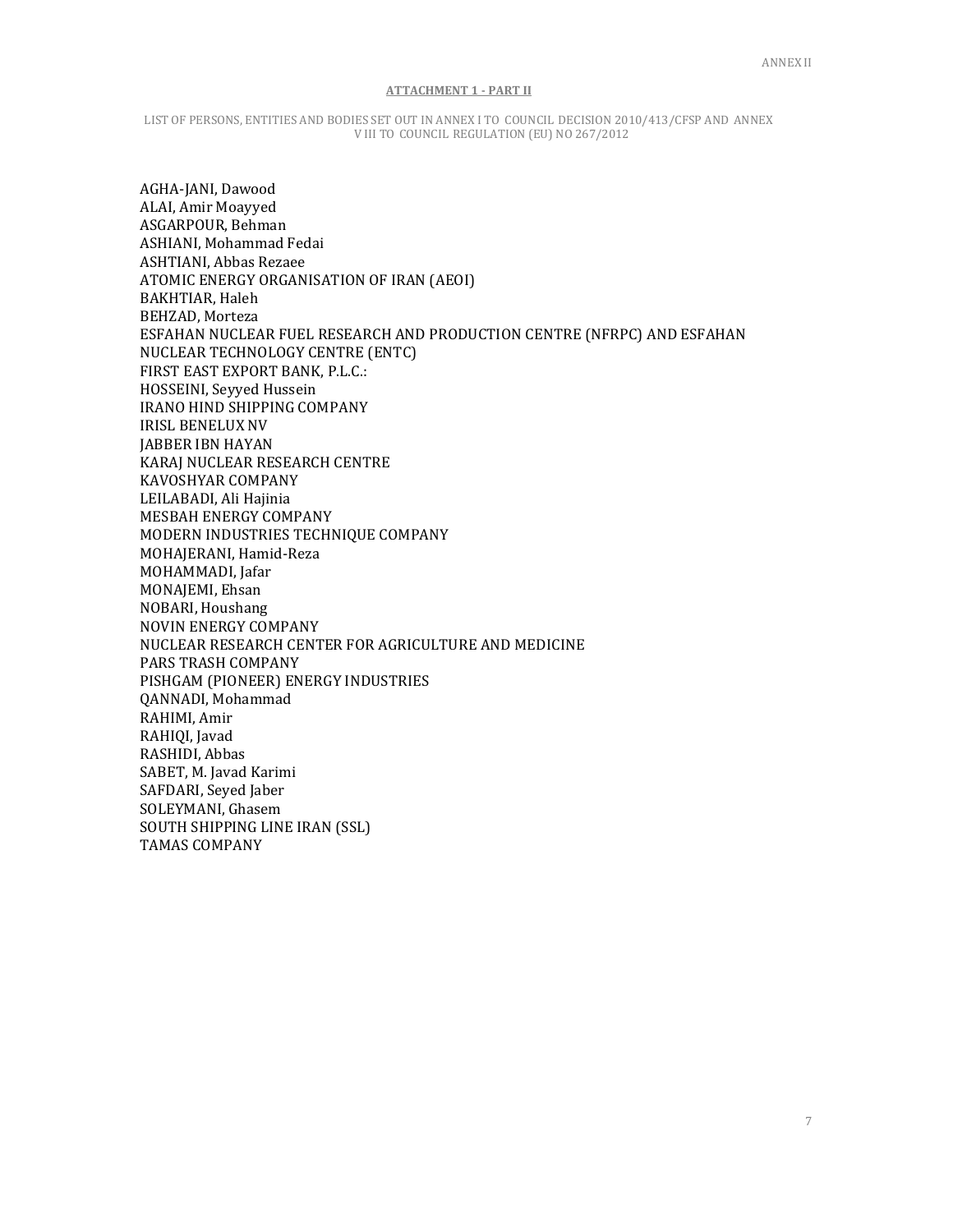LIST OF PERSONS, ENTITIES AND BODIES SET OUT IN ANNEX II TO COUNCIL DECISION 2010/413/CFSP AND ANNEX IX TO COUNCIL REGULATION (EU) NO 267/2012

AEROSPACE INDUSTRIES ORGANISATION, AIO AL YASIN, Javad ALUMINAT ANSAR BANK ARAN MODERN DEVICES ARAS FARAYANDE ARFA PAINT COMPANY ARFEH COMPANY ARIA NIKAN, ARMED FORCES GEOGRAPHICAL ORGANISATION ASHTIAN TABLO BABAEI, Davoud BALS ALMAN BANK SADERAT IRAN BANK SADERAT PLC BARGH AZARAKSH BEHNAM SAHRIYARI TRADING COMPANY BONYAD TAAVON SEPAH BORBORUDI, Sayed Shamsuddin DANESHJOO, Kamran DARVISH-VAND, IRGC Brigadier-General Javad ELECTRONIC COMPONENTS INDUSTRIES ESNICO (EQUIPMENT SUPPLIER FOR NUCLEAR INDUSTRIES CORPORATION) ETEMAD AMIN INVEST CO MOBIN EYVAZ TECHNIC FADAVI, Rear Admiral Ali FAJR AVIATION COMPOSITE INDUSTRIES FARAHI, IRGC Brigadier-General Seyyed Mahdi FARASEPEHR ENGINEERING COMPANY FATAH, Parviz GHANI SAZI URANIUM COMPANY HAERI, Engineer Mojtaba HIRBOD CO HOSEYNITASH, IRGC Brigadier-General Ali HOSSEINI NEJAD TRADING CO. INSTITUTE OF APPLIED PHYSICS IRAN AIRCRAFT INDUSTRIES IRAN AIRCRAFT MANUFACTURING COMPANY IRAN CENTRIFUGE TECHNOLOGY COMPANY IRAN COMMUNICATIONS INDUSTRIES IRAN COMPOSITES INSTITUTE IRAN ELECTRONICS INDUSTRIES IRAN MARINE INDUSTRIAL COMPANY IRAN POOYA IRAN SAFFRON COMPANY OR IRANSAFFRON CO. IRANIAN AVIATION INDUSTRIES ORGANIZATION IRGC AIR FORCE IRGC QODS FORCE IRGC-AIR FORCE AL-GHADIR MISSILE COMMAND ISFAHAN OPTICS ISLAMIC REVOLUTIONARY GUARD CORPS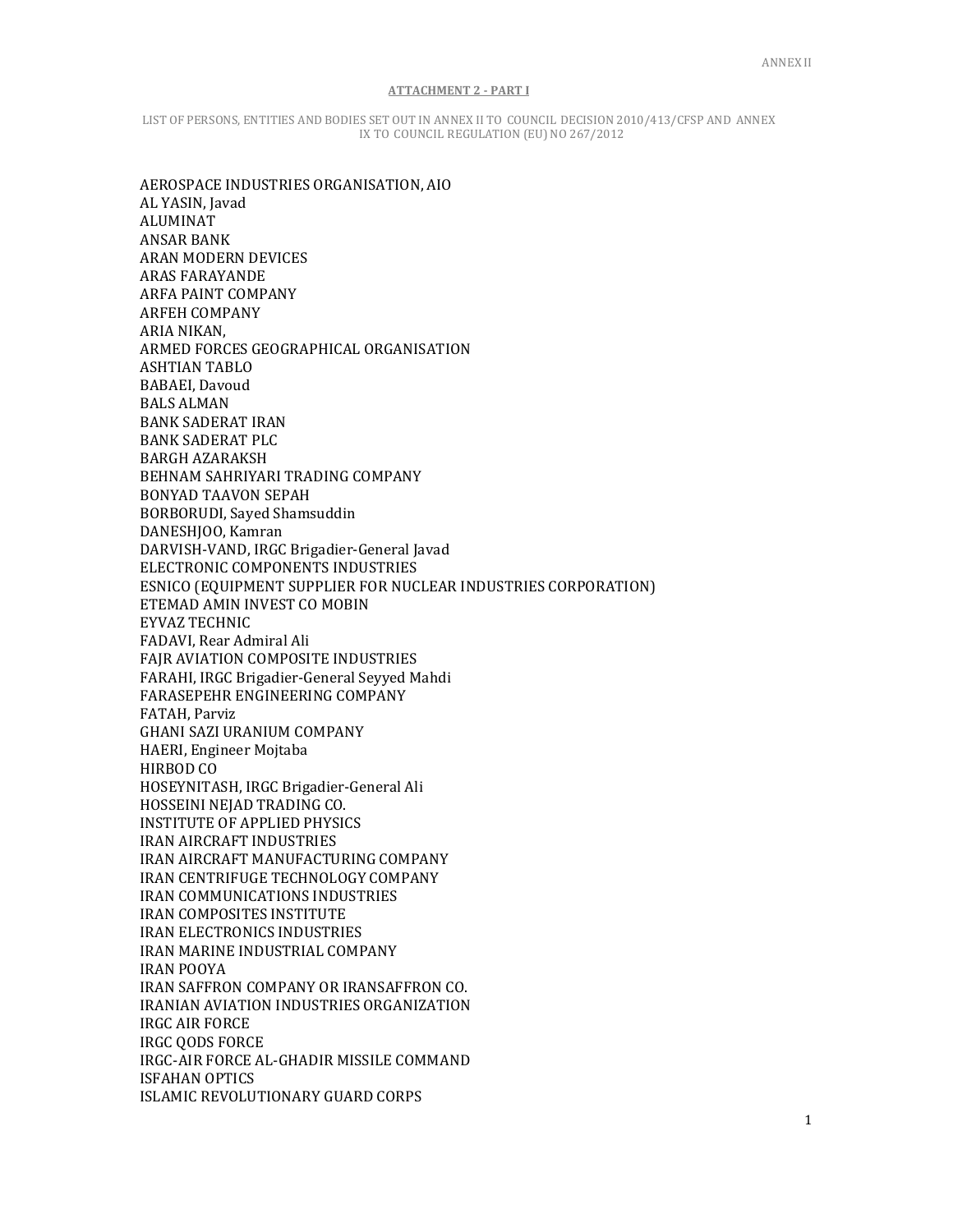LIST OF PERSONS, ENTITIES AND BODIES SET OUT IN ANNEX II TO COUNCIL DECISION 2010/413/CFSP AND ANNEX IX TO COUNCIL REGULATION (EU) NO 267/2012

JAFARI, Milad JAVEDAN MEHR TOOS JELVESAZAN COMPANY KARANIR KARIMIAN, Ali KHALA AFARIN PARS KHANSARI, Majid MAAA SYNERGY MACPAR MAKINA SAN VE TIC MAHMUDZADEH, Ebrahim MARINE INDUSTRIES MAROU SANAT MATSA (MOHANDESI TOSEH SOKHT ATOMI COMPANY) MECHANIC INDUSTRIES GROUP MEHR BANK MINISTRY OF DEFENSE AND SUPPORT FOR ARMED FORCES LOGISTICS MOBIN SANJESH MODERN TECHNOLOGIES FZC MOHAMMADI, Mohammad MOHAMMADLU, Brigadier-General Beik MOVASAGHNIA, Mohammad Reza MULTIMAT LC VE DIS TICARET PAZARLAMA LIMITED SIRKETI NACCACHE, Anis NADERI, Brigadier-General Mohammad NAJJAR, IRGC Brigadier-General Mostafa Mohammad NAQDI, BrigGen Mohammad Reza NASERI, Mohammad Sadegh NASERIN VAHID NEDA INDUSTRIAL GROUP NEKA NOVIN NOAVARAN POOYAMOJ NOURI, Ali Ashraf OIL INDUSTRY PENSION FUND INVESTMENT COMPANY ORGANISATION OF DEFENSIVE INNOVATION AND RESEARCH PAKPUR, BrigGen Mohammad PARCHIN CHEMICAL INDUSTRIES PARTO SANAT CO PASSIVE DEFENSE ORGANIZATION PAYA PARTO QASEMI, Rostam (a.k.a. Rostam GHASEMI) RAAD IRAN RAKA RESEARCH CENTRE FOR EXPLOSION AND IMPACT ROSMACHIN SAIDI, Hojatoleslam Ali SALAMI, BrigGen Hossein SAMAN NASB ZAYENDEH ROOD; SAMAN NASBZAINDE ROOD SAMAN TOSE'E ASIA SAMEN INDUSTRIES SCHILLER NOVIN SEPANIR OIL AND GAS ENERGY ENGINEERING COMPANY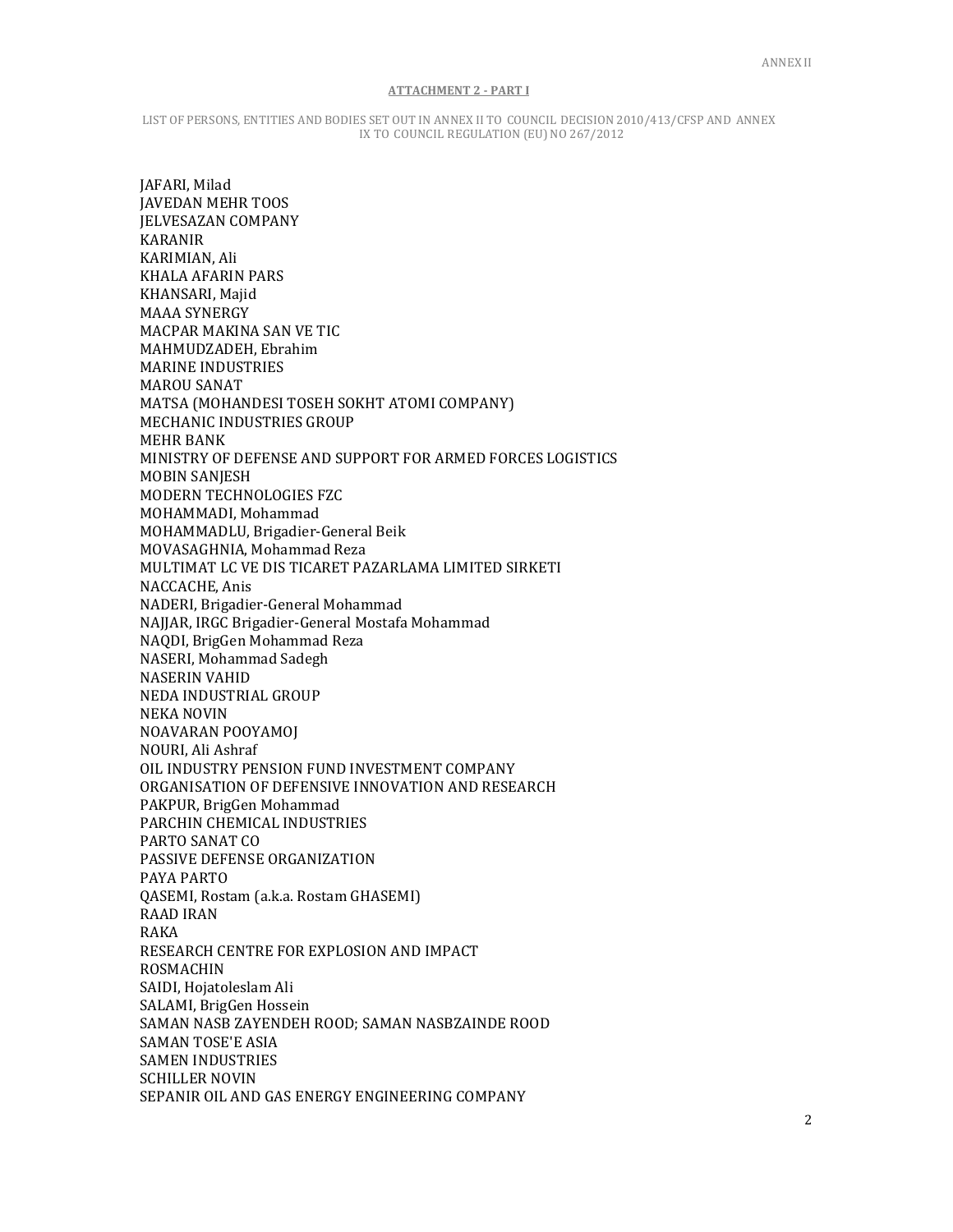LIST OF PERSONS, ENTITIES AND BODIES SET OUT IN ANNEX II TO COUNCIL DECISION 2010/413/CFSP AND ANNEX IX TO COUNCIL REGULATION (EU) NO 267/2012

SHAFI'I RUDSARI, Rear Admiral Mohammad SHAHID AHMAD KAZEMI INDUSTRIAL GROUP SHAHID BEHESHTI UNIVERSITY SHAKHESE BEHBUD SANAT SHAMS, Abolghassem Mozaffari SHAMSHIRI, IRGC Brigadier-General Ali SHARIF UNIVERSITY OF TECHNOLOGY SHETAB G. SHETAB GAMAN SHETAB TRADING SHIRAZ ELECTRONICS INDUSTRIES SIMATEC DEVELOPMENT COMPANY SOLAT SANA, Abdollah SOLTANI, Hamid STATE PURCHASING ORGANISATION STEP STANDART TEKNIK PARCA SAN VE TIC A.S. SUN MIDDLE EAST FZ COMPANY SURENA (A.K.A. SAKHD VA RAH-AN- DA-ZI) TABA (IRAN CUTTING TOOLS MANUFACTURING COMPANY - TABA TOWLID ABZAR BORESHI IRAN) TAGHTIRAN TAJHIZ SANAT SHAYAN TECHNOLOGY COOPERATION OFFICE OF THE IRANIAN PRESIDENT'S OFFICE TEST TAFSIR TIDEWATER TOSSE SILOOHA TURBINE ENGINEERING MANUFACTURING VAHIDI, IRGC Brigadier-General Ahmad WEST SUN TRADE GMBH Y.A.S. CO. LTD YARSANAT YASA PART ZADEH, Amir Ali Haji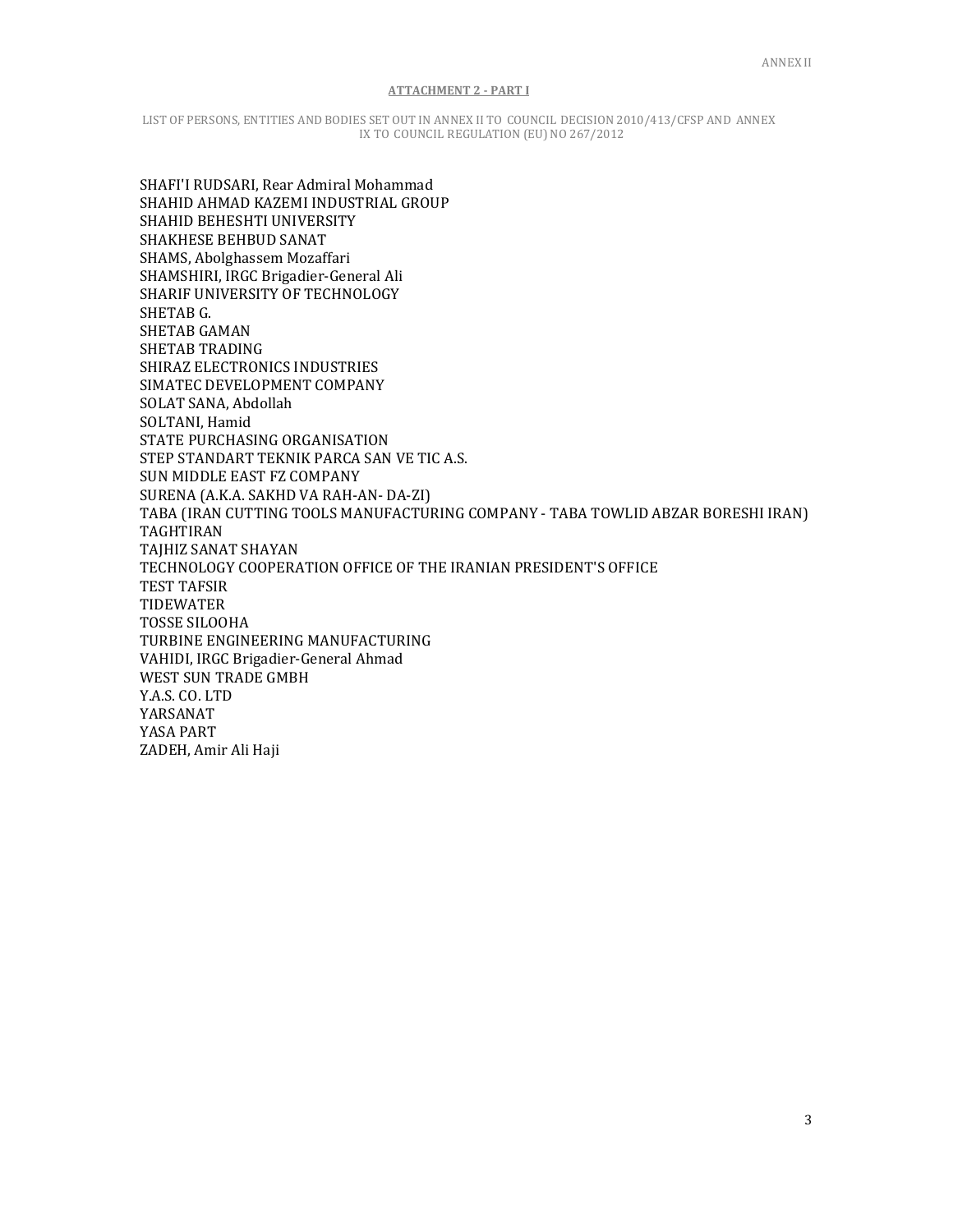LIST OF PERSONS, ENTITIES AND BODIES SET OUT IN ANNEX I TO COUNCIL DECISION 2010/413/CFSP AND ANNEXES VIII TO COUNCIL REGULATION (EU) NO 267/2012

7TH OF TIR. ABBASI-DAVANI, Fereidoun ABZAR BORESH KAVEH CO. AGHAJANI, Azim AHMADIAN, Ali Akbar AMIN INDUSTRIAL COMPLEX AMMUNITION AND METALLURGY INDUSTRIES GROUP ARMAMENT INDUSTRIES GROUP BAHMANYAR, Bahmanyar Morteza BANK SEPAH BANK SEPAH INTERNATIONAL BARZAGANI TEJARAT TAVANMAD SACCAL COMPANIES BEHINEH TRADING CO. CRUISE MISSILE INDUSTRY GROUP DASTJERDI, Ahmad Vahid DEFENCE INDUSTRIES ORGANISATION (DIO) DEFENSE TECHNOLOGY AND SCIENCE RESEARCH CENTER DERAKHSHANDEH, Ahmad DOOSTAN INTERNATIONAL COMPANY ELECTRO SANAM COMPANY ESLAMI, Mohammad ESMAELI, Reza-Gholi ETTEHAD TECHNICAL GROUP FAJR INDUSTRIAL GROUP FAKHRIZADEH-MAHABADI, Mohsen FARASAKHT INDUSTRIES FARAYAND TECHNIQUE FATER (OR FAATER) INSTITUTE GHARAGAHE SAZANDEGI GHAEM GHORB KARBALA GHORB NOOH HARA COMPANY HEJAZI, Mohammad HOJATI, Mohsen IMENSAZAN CONSULTANT ENGINEERS INSTITUTE INDUSTRIAL FACTORIES OF PRECISION (IFP) MACHINERY JOZA INDUSTRIAL CO. KALA-ELECTRIC KAVEH CUTTING TOOLS COMPANY KETABACHI, Mehrdada Akhlaghi KHATAM AL-ANBIYA CONSTRUCTION HEADQUARTERS KHORASAN METALLURGY INDUSTRIES M. BABAIE INDUSTRIES MAKIN MALEK ASHTAR UNIVERSITY MALEKI, Naser MINISTRY OF DEFENSE LOGISTICS EXPORT MIZAN MACHINERY MANUFACTURING A.K.A.: 3MG NAQDI, Mohammad Reza NEJAD NOURI, Mohammad Mehdi NIRU BATTERY MANUFACTURING COMPANY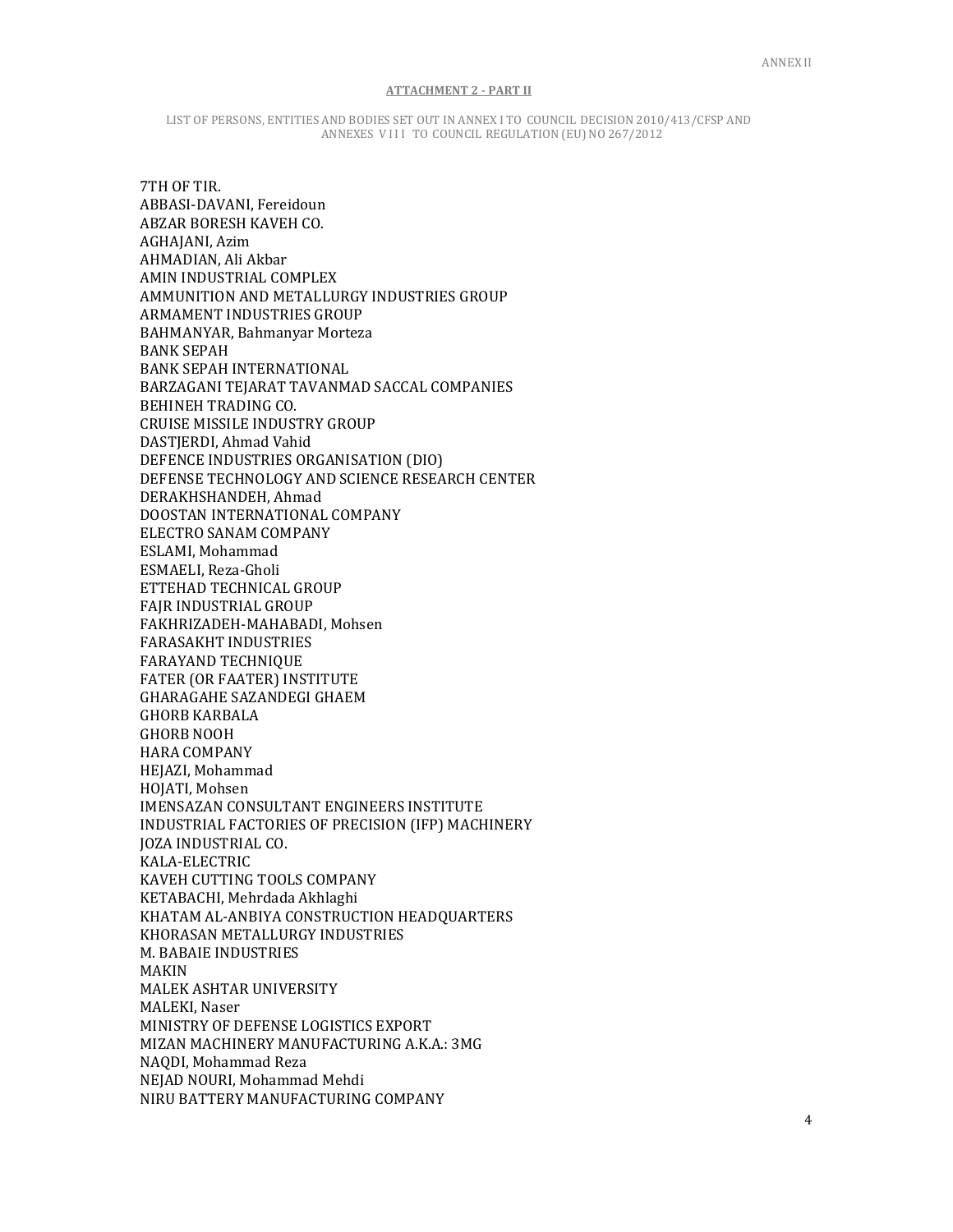LIST OF PERSONS, ENTITIES AND BODIES SET OUT IN ANNEX I TO COUNCIL DECISION 2010/413/CFSP AND ANNEXES VIII TO COUNCIL REGULATION (EU) NO 267/2012

OMRAN SAHEL ORIENTAL OIL KISH PARCHIN CHEMICAL INDUSTRIES PARS AVIATION SERVICES COMPANY PEJMAN INDUSTRIAL SERVICES CORPORATION QODS AERONAUTICS INDUSTRIES RAH SAHEL RAHAB ENGINEERING INSTITUTE REZAIE, Morteza SABALAN COMPANY SAD IMPORT EXPORT COMPANY SAFARI, Morteza SAFAVI, Yahya Rahim SAFETY EQUIPMENT PROCUREMENT (SEP) SAHAND ALUMINUM PARTS INDUSTRIAL COMPANY SAHEL CONSULTANT ENGINEERS SALIMI, Hosein SANAM INDUSTRIAL GROUP SEPANIR SEPASAD ENGINEERING COMPANY SHAHID BAGHERI INDUSTRIAL GROUP (SBIG) SHAHID HEMMAT INDUSTRIAL GROUP (SHIG) SHAHID KARRAZI INDUSTRIES SHAHID SATARRI INDUSTRIES SHAHID SAYYADE SHIRAZI INDUSTRIES SHO'A' AVIATION. SOLEIMANI, Qasem SPECIAL INDUSTRIES GROUP TABATABAEI, Ali Akbar TIZ PARS YA MAHDI INDUSTRIES GROUP YAS AIR YAZD METALLURGY INDUSTRIES ZAHEDI, Mohammad Reza ZOLQADR, General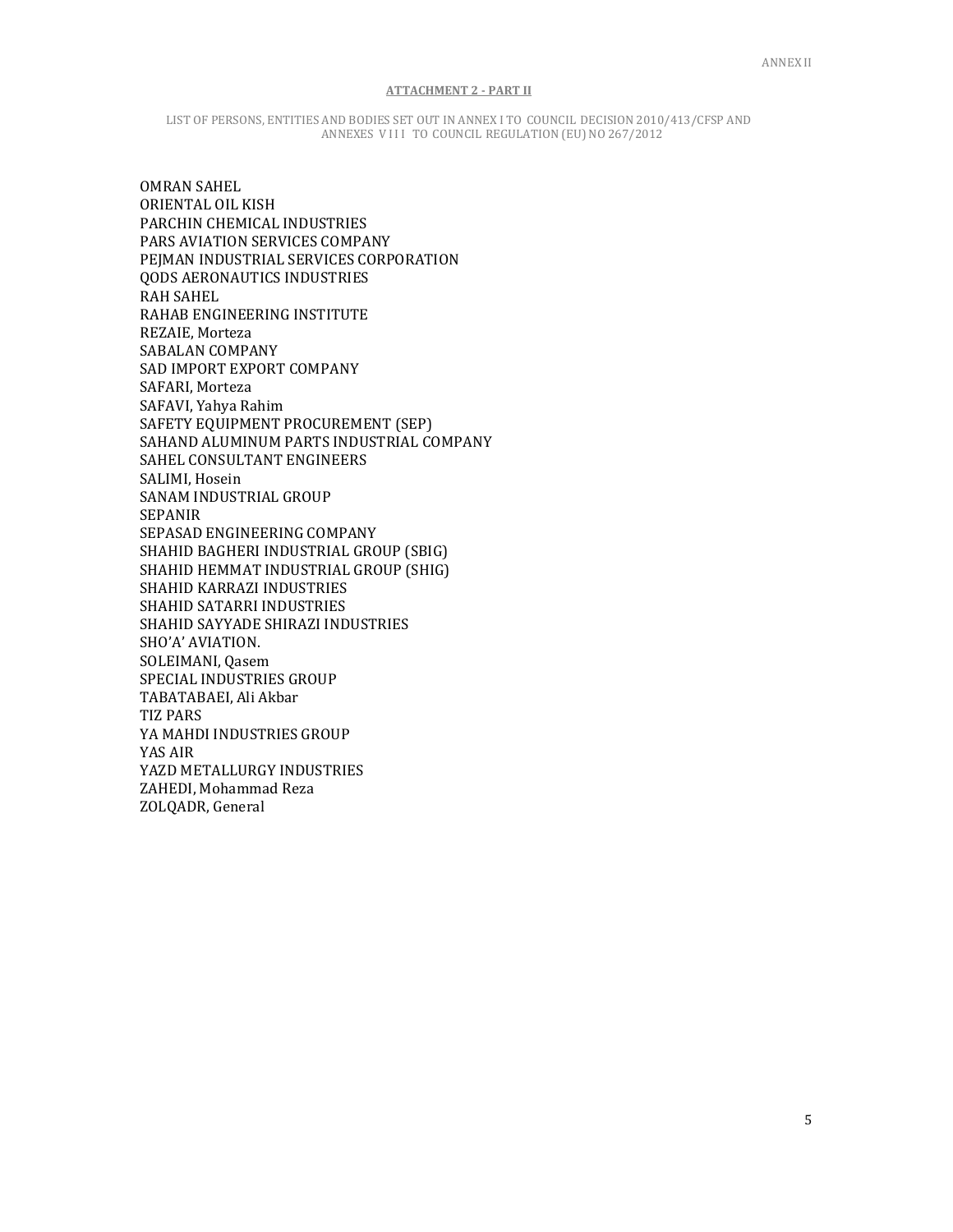IRANIAN FINANCIAL INSTITUTIONS AND INDIVIDUAL AND ENTITIES IDENTIFIED AS GOVERNMENT OF IRAN (GOI) ON THE SDN LIST; DESIGNATED ENTITIES AND INDIVIDUALS ON THE SDN LIST AND ENTITIES AND INDIVIDUALS LISTED ON THE FSE LIST; INDIVIDUALS AND ENTITIES SANCTIONED UNDER ISA; BLOCKED PROPERTY OF THE FOREGOING

AA ENERGY FZCO\* ABAN AIR ADVANCE NOVEL LIMITED AFZALI, Ali AGHA-JANI, Dawood AL AQILI GROUP LLC AL AQILI, Mohamed Saeed AL FIDA INTERNATIONAL GENERAL TRADING AL HILAL EXCHANGE ALPHA EFFORT LIMITED AMERI, Teymour AMIN INVESTMENT BANK\* ANTARES SHIPPING COMPANY NV ARASH SHIPPING ENTERPRISES LIMITED\* ARIAN BANK ARTA SHIPPING ENTERPRISES LIMITED\* ASAN SHIPPING ENTERPRISE LIMITED\* ASCOTEC HOLDING GMBH\* ASCOTEC JAPAN K.K.\* ASCOTEC MINERAL & MACHINERY GMBH\* ASCOTEC SCIENCE & TECHNOLOGY GMBH\* ASCOTEC STEEL TRADING GMBH\* ASHTEAD SHIPPING COMPANY LIMITED ASIA BANK ASIA ENERGY GENERAL TRADING (LLC)\* ASIA MARINE NETWORK PTE. LTD. ASSA CO. LTD. ASSA CORP. ATLANTIC INTERMODAL ATOMIC ENERGY ORGANIZATION OF IRAN AZORES SHIPPING COMPANY LL FZE BAHADORI, Masoud\* BANCO INTERNACIONAL DE DESARROLLO, C.A. BANDAR IMAM PETROCHEMICAL COMPANY\* BANK KARGOSHAEE BANK KESHAVARZI IRAN\* BANK MARKAZI JOMHOURI ISLAMI IRAN\* BANK MASKAN\* BANK MELLAT\* BANK MELLI IRAN INVESTMENT COMPANY BANK MELLI IRAN\* BANK MELLI PRINTING AND PUBLISHING CO. BANK OF INDUSTRY AND MINE (OF IRAN)\* BANK REFAH KARGARAN\* BANK SEPAH INTERNATIONAL PLC BANK SEPAH\*

 $\overline{a}$ 

<sup>\*</sup> Denotes Iranian financial institutions and individuals and entities identified as GOI by the Office of Foreign Assets Control (OFAC). U.S. persons and foreign entities owned or controlled by a U.S. person will continue to be prohibited from transactions with these individuals and entities, pursuant to the Iranian Transactions and Sanctions Regulations.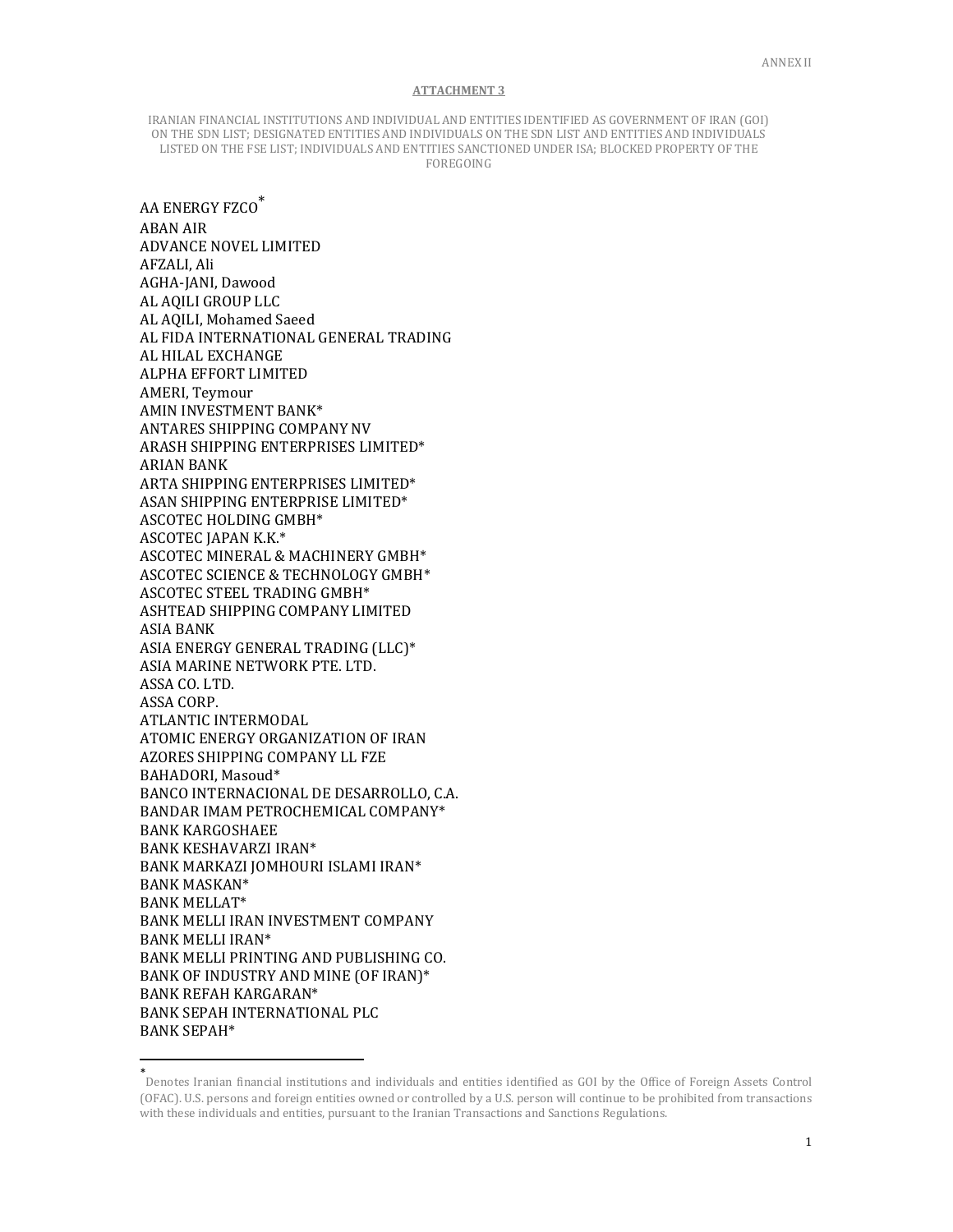IRANIAN FINANCIAL INSTITUTIONS AND INDIVIDUAL AND ENTITIES IDENTIFIED AS GOVERNMENT OF IRAN (GOI) ON THE SDN LIST; DESIGNATED ENTITIES AND INDIVIDUALS ON THE SDN LIST AND ENTITIES AND INDIVIDUALS LISTED ON THE FSE LIST; INDIVIDUALS AND ENTITIES SANCTIONED UNDER ISA; BLOCKED PROPERTY OF THE FOREGOING

BANK TEJARAT\* BANK TORGOVOY KAPITAL ZAO\* BANK-E SHAHR\* BATENI, Naser BAZARGAN, Farzad\* BEHSAZ KASHANE TEHRAN CONSTRUCTION CO.\* BEHZAD, Morteza Ahmadali BELFAST GENERAL TRADING LLC BEST PRECISE LIMITED BIIS MARITIME LIMITED BIMEH IRAN INSURANCE COMPANY (U.K.) LIMITED\* BLUE TANKER SHIPPING SA\* BMIIC INTERNATIONAL GENERAL TRADING LTD BOU ALI SINA PETROCHEMICAL COMPANY\* BREYELLER STAHL TECHNOLOGY GMBH & CO. KG\* BUSHEHR SHIPPING COMPANY LIMITED BYFLEET SHIPPING COMPANY LIMITED CAMBIS, Dimitris\* CASPIAN MARITIME LIMITED\* CAUCASUS ENERGY CEMENT INVESTMENT AND DEVELOPMENT COMPANY CENTRAL INSURANCE OF IRAN CISCO SHIPPING COMPANY CO. LTD. COBHAM SHIPPING COMPANY LIMITED COMMERCIAL PARS OIL CO.\* CONCEPT GIANT LIMITED CREDIT INSTITUTION FOR DEVELOPMENT\* CRYSTAL SHIPPING FZE CYLINDER SYSTEM L.T.D.\* DAJMAR, Mohhammad Hossein DANESH SHIPPING COMPANY LIMITED\* DARYA CAPITAL ADMINISTRATION GMBH DAVAR SHIPPING CO LTD\* DENA TANKERS FZE\* DERAKHSHANDEH, AHMAD DETTIN SPA DEY BANK\* DFS WORLDWIDE DIVANDARI, Ali DORKING SHIPPING COMPANY LIMITED EDBI EXCHANGE COMPANY EDBI STOCK BROKERAGE COMPANY EFFINGHAM SHIPPING COMPANY LIMITED EGHTESAD NOVIN BANK\* EIGHTH OCEAN ADMINISTRATION GMBH EIGHTH OCEAN GMBH & CO. KG ELEVENTH OCEAN ADMINISTRATION GMBH ELEVENTH OCEAN GMBH & CO. KG ESFAHAN NUCLEAR FUEL RESEARCH AND PRODUCTION CENTER ESLAMI, Mansour EUROPAISCH-IRANISCHE HANDELSBANK AG\*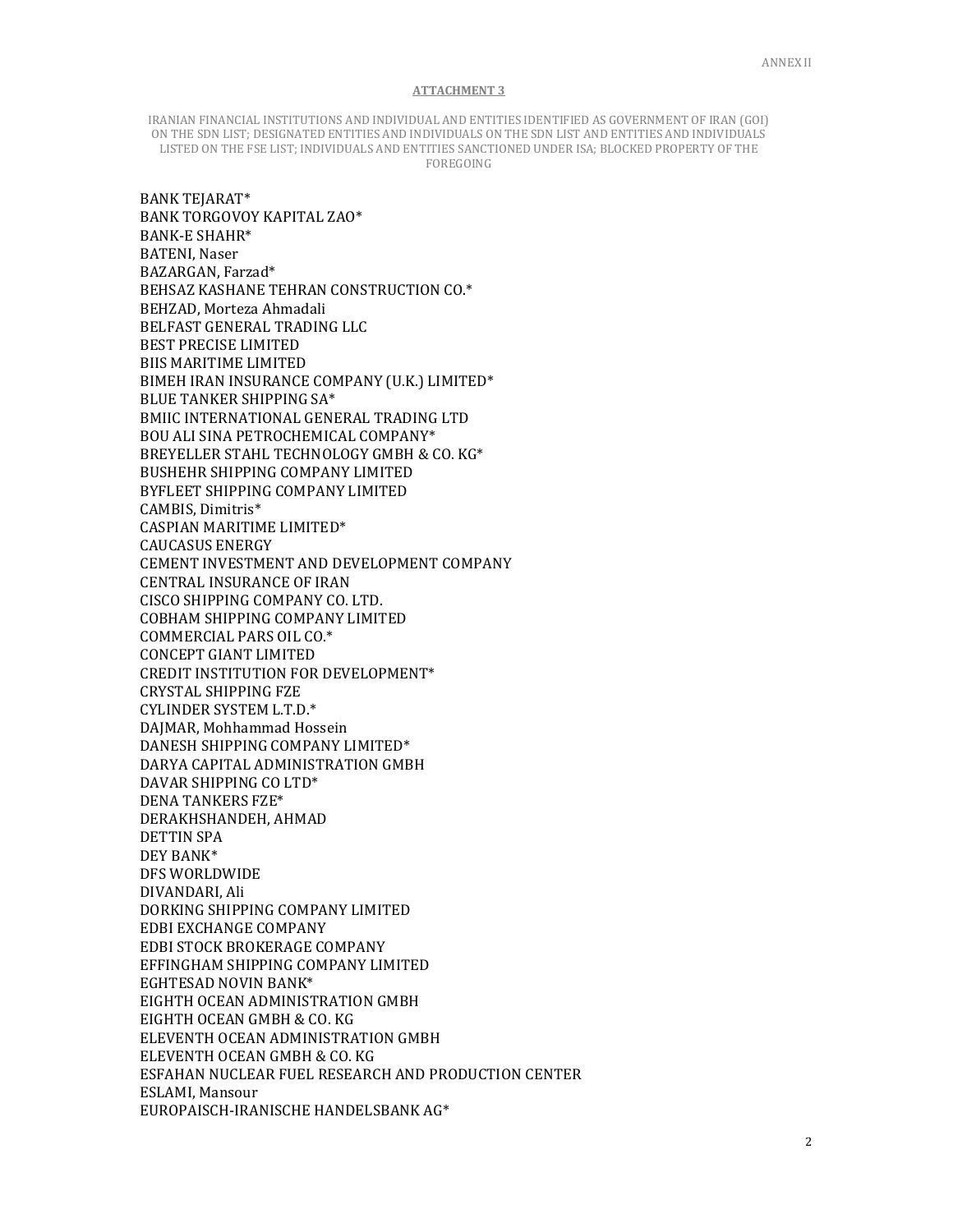IRANIAN FINANCIAL INSTITUTIONS AND INDIVIDUAL AND ENTITIES IDENTIFIED AS GOVERNMENT OF IRAN (GOI) ON THE SDN LIST; DESIGNATED ENTITIES AND INDIVIDUALS ON THE SDN LIST AND ENTITIES AND INDIVIDUALS LISTED ON THE FSE LIST; INDIVIDUALS AND ENTITIES SANCTIONED UNDER ISA; BLOCKED PROPERTY OF THE FOREGOING

EUROPEAN OIL TRADERS EVEREX EXECUTION OF IMAM KHOMEINI'S ORDER\* EXPORT DEVELOPMENT BANK OF IRAN\* EZATI, Ali FAIRWAY SHIPPING LTD FAL OIL COMPANY LIMITED FARNHAM SHIPPING COMPANY LIMITED FARSOUDEH, Houshang FAYLACA PETROLEUM FERLAND COMPANY LIMITED FIFTEENTH OCEAN GMBH & CO. KG FIFTH OCEAN ADMINISTRATION GMBH FIFTH OCEAN GMBH & CO. KG FIRST EAST EXPORT BANK, P.L.C. FIRST ISLAMIC INVESTMENT BANK LTD. FIRST OCEAN ADMINISTRATION GMBH FIRST OCEAN GMBH & CO. KG FIRST PERSIA EQUITY FUND FOURTEENTH OCEAN GMBH & CO. KG FOURTH OCEAN ADMINISTRATION GMBH FOURTH OCEAN GMBH & CO. KG FUTURE BANK B.S.C.\* GALLIOT MARITIME INC GARBIN NAVIGATION LTD\* GEORGIAN BUSINESS DEVELOPMENT GHADIR INVESTMENT COMPANY\* GHAED BASSIR PETROCHEMICAL PRODUCTS COMPANY\* GHALEBANI, Ahmad\* GHARZOLHASANEH RESALAT BANK\* GHAVAMIN BANK\* GHEZEL AYAGH, Alireza GOLDEN RESOURCES TRADING COMPANY L.L.C.\* GOLDENTEX FZE GOLPARVAR, Gholamhossein GOMSHALL SHIPPING COMPANY LIMITED GOOD LUCK SHIPPING L.L.C. GRACE BAY SHIPPING INC\* GREAT BUSINESS DEALS GREAT METHOD LIMITED HADI SHIPPING COMPANY LIMITED\* HAFIZ DARYA SHIPPING CO HARAZ SHIPPING COMPANY LIMITED\* HATEF SHIPPING COMPANY LIMITED\* HEKMAT IRANIAN BANK\* HERCULES INTERNATIONAL SHIP\* HERMIS SHIPPING SA\* HIRMAND SHIPPING COMPANY LIMITED\* HODA SHIPPING COMPANY LIMITED\* HOMA SHIPPING COMPANY LIMITED\* HONAR SHIPPING COMPANY LIMITED\*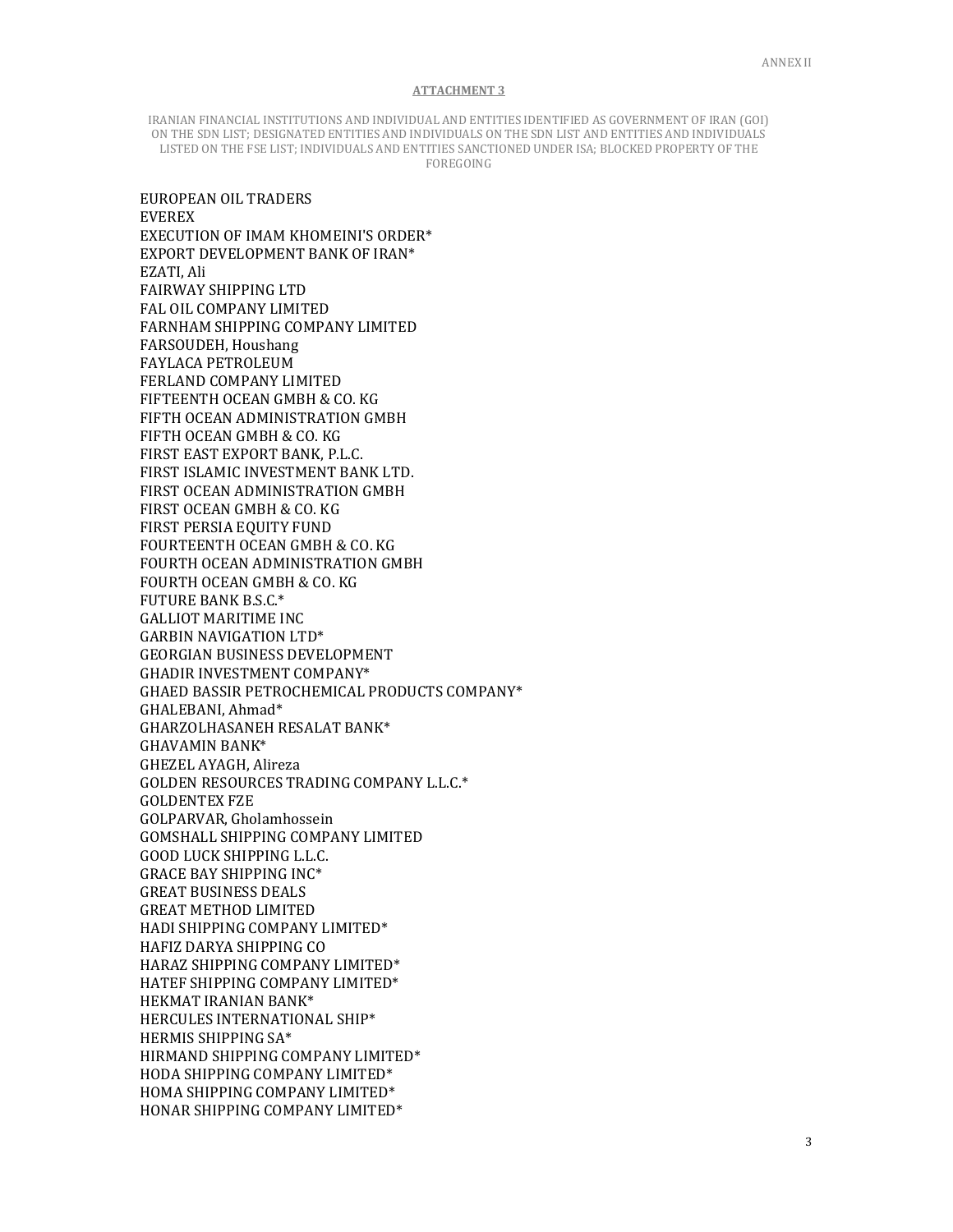IRANIAN FINANCIAL INSTITUTIONS AND INDIVIDUAL AND ENTITIES IDENTIFIED AS GOVERNMENT OF IRAN (GOI) ON THE SDN LIST; DESIGNATED ENTITIES AND INDIVIDUALS ON THE SDN LIST AND ENTITIES AND INDIVIDUALS LISTED ON THE FSE LIST; INDIVIDUALS AND ENTITIES SANCTIONED UNDER ISA; BLOCKED PROPERTY OF THE FOREGOING

HONG KONG INTERTRADE COMPANY\* HORMOZ OIL REFINING COMPANY\* HORSHAM SHIPPING COMPANY LIMITED HOSSEINPOUR, Houshang HTTS HANSEATIC TRADE TRUST AND SHIPPING, GMBH IDEAL SUCCESS INVESTMENTS LIMITED IFIC HOLDING AG\* IHAG TRADING GMBH\* IMPIRE SHIPPING COMPANY\* INDUS MARITIME INC INDUSTRIAL DEVELOPMENT AND RENOVATION ORGANIZATION OF IRAN\* INTERNATIONAL SAFE OIL INTRA CHEM TRADING GMBH\* IRAN & SHARGH COMPANY\* IRAN & SHARGH LEASING COMPANY\* IRAN AIR IRAN FOREIGN INVESTMENT COMPANY\* IRAN INSURANCE COMPANY\* IRAN O HIND SHIPPING COMPANY IRAN O MISR SHIPPING COMPANY IRAN PETROCHEMICAL COMMERCIAL COMPANY\* IRAN ZAMIN BANK\* IRANAIR TOURS IRANIAN MINES AND MINING INDUSTRIES DEVELOPMENT AND RENOVATION ORGANIZATION\* IRANIAN OIL COMPANY (U.K.) LIMITED\* IRANIAN-VENEZUELAN BI-NATIONAL BANK / JOINT IRAN-VENEZUELA BANK\* IRASCO S.R.L.\* IRINVESTSHIP LTD. IRISL (MALTA) LIMITED IRISL (UK) LTD. IRISL CHINA SHIPPING CO., LTD. IRISL EUROPE GMBH IRISL MARINE SERVICES & ENGINEERING COMPANY IRISL MULTIMODAL TRANSPORT CO. IRITAL SHIPPING SRL COMPANY ISI MARITIME LIMITED ISIM AMIN LIMITED ISIM ATR LIMITED ISIM OLIVE LIMITED ISIM SAT LIMITED ISIM SEA CHARIOT LIMITED ISIM SEA CRESCENT LIMITED ISIM SININ LIMITED ISIM TAJ MAHAL LIMITED ISIM TOUR LIMITED ISLAMIC REGIONAL COOPERATION BANK\* ISLAMIC REPUBLIC OF IRAN SHIPPING LINES JABBER IBN HAYAN JAM PETROCHEMICAL COMPANY JASHNSAZ, Seifollah\* JUPITER SEAWAYS SHIPPING\*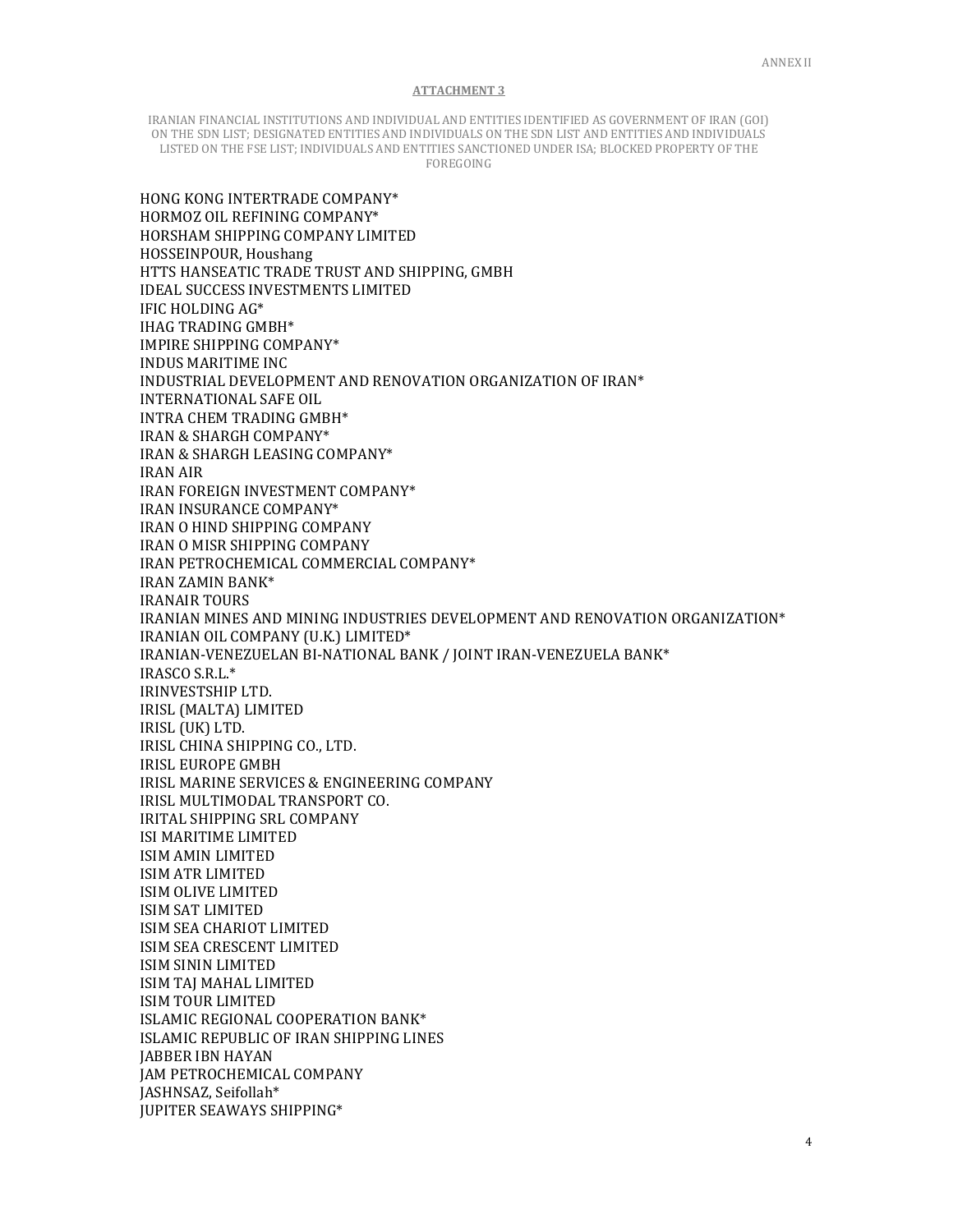IRANIAN FINANCIAL INSTITUTIONS AND INDIVIDUAL AND ENTITIES IDENTIFIED AS GOVERNMENT OF IRAN (GOI) ON THE SDN LIST; DESIGNATED ENTITIES AND INDIVIDUALS ON THE SDN LIST AND ENTITIES AND INDIVIDUALS LISTED ON THE FSE LIST; INDIVIDUALS AND ENTITIES SANCTIONED UNDER ISA; BLOCKED PROPERTY OF THE FOREGOING

KADDOURI, Abdelhak KAFOLATBANK\* KALA LIMITED\* KALA PENSION TRUST LIMITED\* KARAFARIN BANK\* KASB INTERNATIONAL LLC\* KAVERI MARITIME INC KAVOSHYAR COMPANY KERMAN SHIPPING CO LTD KHALILI, Jamshid KHAVARMIANEH BANK\* KHAZAR SEA SHIPPING LINES KISH INTERNATIONAL BANK\* KISH PROTECTION & INDEMNITY KONING MARINE CORP\* KONT INVESTMENT BANK KONT KOSMETIK KSN FOUNDATION KUO OIL PTE. LTD LANCELIN SHIPPING COMPANY LIMITED LEADING MARITIME PTE. LTD. LEILABADI, Ali Hajinia LISSOME MARINE SERVICES LLC LOGISTIC SMART LIMITED LOWESWATER LIMITED MACHINE SAZI ARAK CO. LTD.\* MAHAB GHODSS CONSULTING ENGINEERING COMPANY\* MAHDAVI, Ali MALSHIP SHIPPING AGENCY LTD. MARANER HOLDINGS LIMITED MARBLE SHIPPING LIMITED MARJAN PETROCHEMICAL COMPANY\* MAZANDARAN CEMENT COMPANY MAZANDARAN TEXTILE COMPANY MCS ENGINEERING\* MCS INTERNATIONAL GMBH\* MEHR CAYMAN LTD. MEHR IRAN CREDIT UNION BANK\* MEHRAN SHIPPING COMPANY LIMITED\* MELLAT BANK SB CJSC MELLAT INSURANCE COMPANY\* MELLI AGROCHEMICAL COMPANY, P.J.S. MELLI BANK PLC MELLI INVESTMENT HOLDING INTERNATIONAL MELODIOUS MARITIME INC MERSAD SHIPPING COMPANY LIMITED\* MESBAH ENERGY COMPANY METAL & MINERAL TRADE S.A.R.L.\* MID OIL ASIA PTE LTD MILL DENE LIMITED MINAB SHIPPING COMPANY LIMITED\*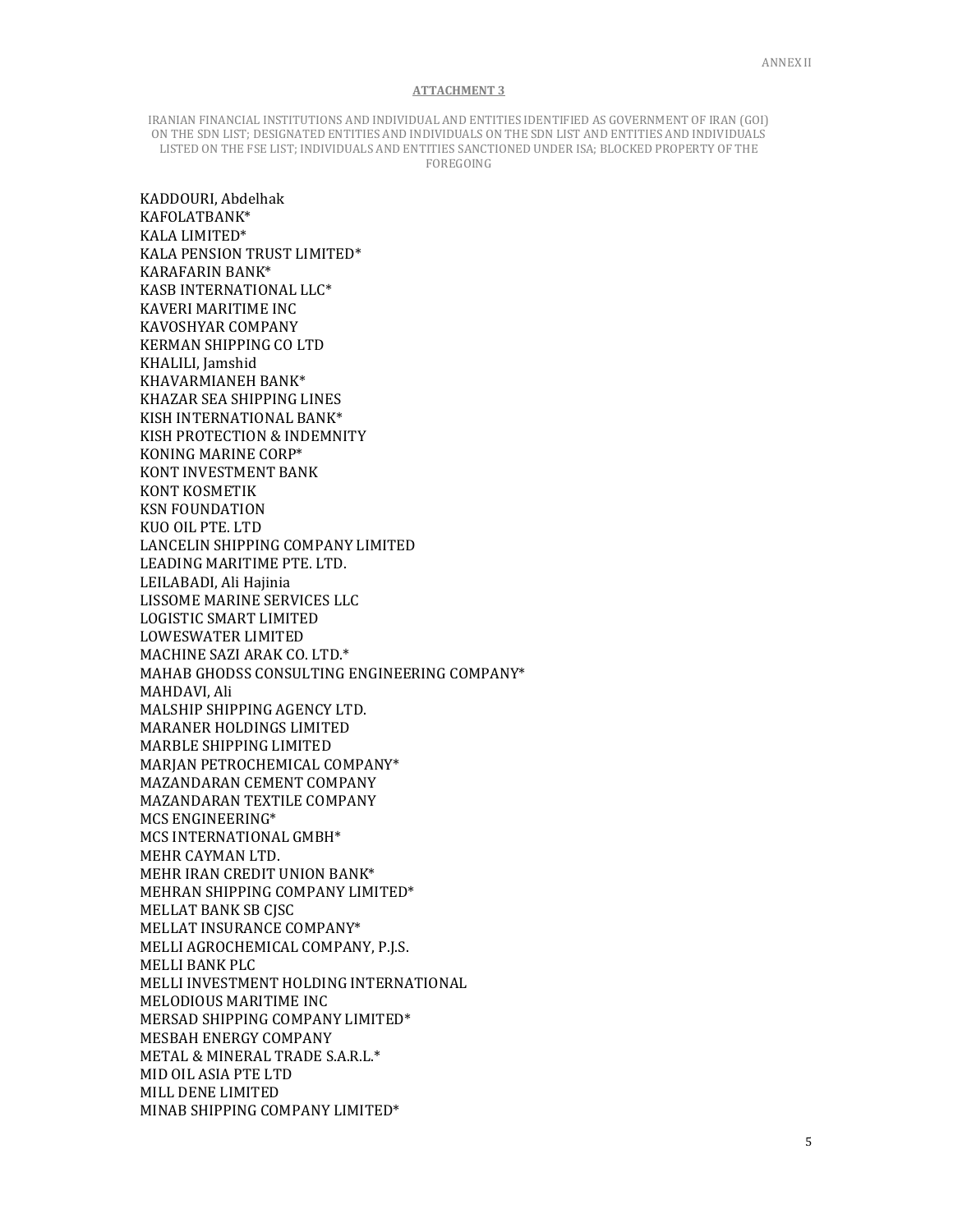IRANIAN FINANCIAL INSTITUTIONS AND INDIVIDUAL AND ENTITIES IDENTIFIED AS GOVERNMENT OF IRAN (GOI) ON THE SDN LIST; DESIGNATED ENTITIES AND INDIVIDUALS ON THE SDN LIST AND ENTITIES AND INDIVIDUALS LISTED ON THE FSE LIST; INDIVIDUALS AND ENTITIES SANCTIONED UNDER ISA; BLOCKED PROPERTY OF THE FOREGOING

MINES AND METALS ENGINEERING GMBH\* MIR BUSINESS BANK ZAO MOALLEM INSURANCE COMPANY MOBIN PETROCHEMICAL COMPANY\* MODABER\* MODALITY LIMITED MOGHADDAMI FARD, Mohammad MOHADDES, Seyed Mahmoud\* MOINIE, Mohammad\* MONSOON SHIPPING LTD\* MOUNT EVEREST MARITIME INC MSP KALA NAFT CO. TEHRAN\* N.I.T.C. REPRESENTATIVE OFFICE\* NABIPOUR, Ghasem NAFTIRAN INTERTRADE CO. (NICO) LIMITED\* NAFTIRAN INTERTRADE CO. (NICO) SARL\* NAFTIRAN TRADING SERVICES CO. (NTS) LIMITED\* NARI SHIPPING AND CHARTERING GMBH & CO. KG NASIRBEIK, Anahita NATIONAL IRANIAN OIL COMPANY PTE LTD\* NATIONAL IRANIAN OIL COMPANY\* NATIONAL IRANIAN TANKER COMPANY LLC\* NATIONAL IRANIAN TANKER COMPANY\* NATIONAL PETROCHEMICAL COMPANY\* NAYEBI, Pourya NEFERTITI SHIPPING COMPANY NEUMAN LIMITED NEW DESIRE LIMITED NEW YORK GENERAL TRADING NEW YORK MONEY EXCHANGE NICO ENGINEERING LIMITED\* NIKOUSOKHAN, Mahmoud\* NIKSIMA FOOD AND BEVERAGE JLT NINTH OCEAN ADMINISTRATION GMBH NINTH OCEAN GMBH & CO. KG NIOC INTERNATIONAL AFFAIRS (LONDON) LIMITED\* NIZAMI, Anwar Kamal NOOR AFZAR GOSTAR COMPANY NOOR ENERGY (MALAYSIA) LTD.\* NOURI PETROCHEMICAL COMPANY\* NOVIN ENERGY COMPANY NPC INTERNATIONAL LIMITED\* NUCLEAR RESEARCH CENTER FOR AGRICULTURE AND MEDICINE NUCLEAR SCIENCE AND TECHNOLOGY RESEARCH INSTITUTE OCEAN CAPITAL ADMINISTRATION GMBH OIL INDUSTRY INVESTMENT COMPANY\* OMID REY CIVIL & CONSTRUCTION COMPANY\* ONE CLASS PROPERTIES (PTY) LTD.\* ONE VISION INVESTMENTS 5 (PTY) LTD.\* ONERBANK ZAO\* ORCHIDEA GULF TRADING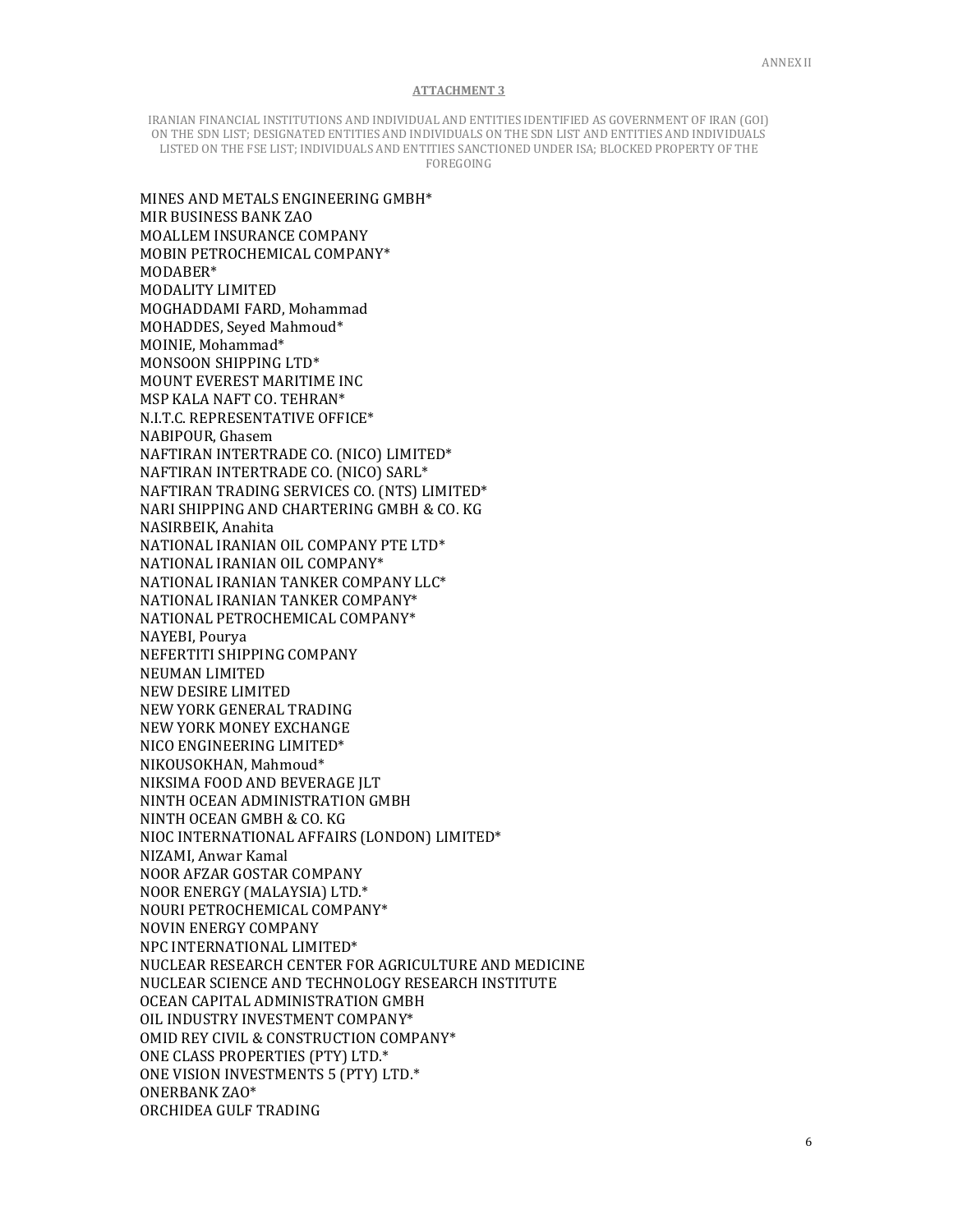IRANIAN FINANCIAL INSTITUTIONS AND INDIVIDUAL AND ENTITIES IDENTIFIED AS GOVERNMENT OF IRAN (GOI) ON THE SDN LIST; DESIGNATED ENTITIES AND INDIVIDUALS ON THE SDN LIST AND ENTITIES AND INDIVIDUALS LISTED ON THE FSE LIST; INDIVIDUALS AND ENTITIES SANCTIONED UNDER ISA; BLOCKED PROPERTY OF THE FOREGOING

P.C.C. (SINGAPORE) PRIVATE LIMITED\* PACIFIC SHIPPING DMCEST PAJAND, Mohammad Hadi PARDIS INVESTMENT COMPANY\* PARS MCS\* PARS OIL AND GAS COMPANY\* PARS OIL CO.\* PARS PETROCHEMICAL COMPANY\* PARS PETROCHEMICAL SHIPPING COMPANY\* PARS TRASH COMPANY PARSAEI, Reza\* PARSIAN BANK\* PARTNER CENTURY LIMITED PARVARESH, Farhad Ali PASARGAD BANK\* PEARL ENERGY COMPANY LTD. PEARL ENERGY SERVICES, SA PERSIA INTERNATIONAL BANK PLC PERSIA OIL & GAS INDUSTRY DEVELOPMENT CO.\* PETRO ENERGY INTERTRADE COMPANY\* PETRO ROYAL FZE\* PETRO SUISSE INTERTRADE COMPANY SA\* PETROCHEMICAL COMMERCIAL COMPANY (U.K.) LIMITED\* PETROCHEMICAL COMMERCIAL COMPANY FZE\* PETROCHEMICAL COMMERCIAL COMPANY INTERNATIONAL\* PETROIRAN DEVELOPMENT COMPANY (PEDCO) LIMITED\* PETROLEOS DE VENEZUELA S.A. (PDVSA) PETROPARS INTERNATIONAL FZE\* PETROPARS LTD.\* PETROPARS UK LIMITED\* PIONEER ENERGY INDUSTRIES COMPANY POLAT, Muzaffer POLINEX GENERAL TRADING LLC\* POLYNAR COMPANY\* POST BANK OF IRAN\* POURANSARI, Hashem\* PROTON PETROCHEMICALS SHIPPING LIMITED\* PRYVATNE AKTSIONERNE TOVARYSTVO AVIAKOMPANIYA BUKOVYNA QANNADI, Mohammad QULANDARY, Azizullah Asadullah RAHIQI, Javad RASOOL, Seyed Alaeddin Sadat REY INVESTMENT COMPANY\* REY NIRU ENGINEERING COMPANY\* REYCO GMBH.\* REZVANIANZADEH, Mohammed Reza RISHI MARITIME INC RISHMAK PRODUCTIVE & EXPORTS COMPANY\* ROYAL ARYA CO.\* ROYAL OYSTER GROUP ROYAL-MED SHIPPING AGENCY LTD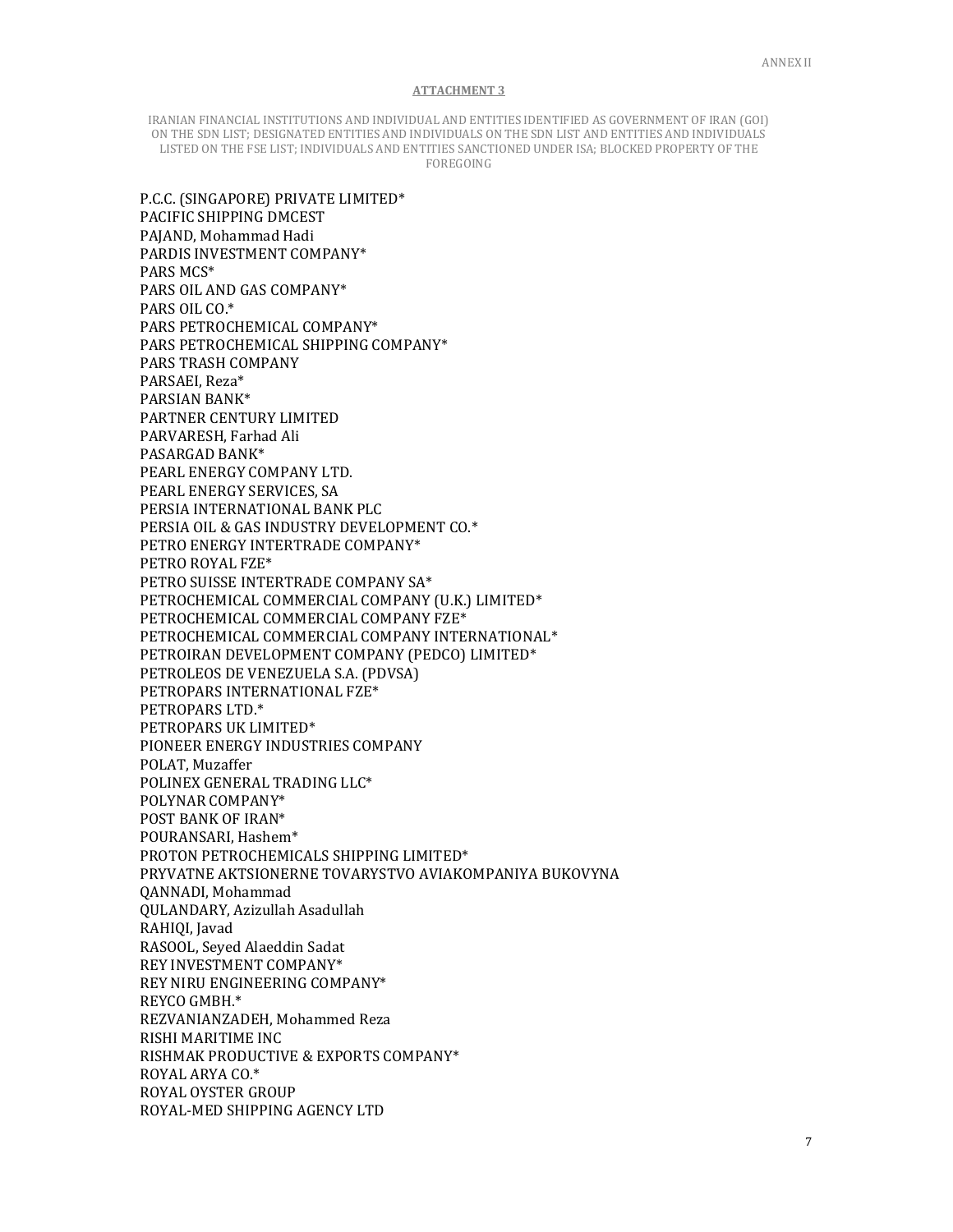IRANIAN FINANCIAL INSTITUTIONS AND INDIVIDUAL AND ENTITIES IDENTIFIED AS GOVERNMENT OF IRAN (GOI) ON THE SDN LIST; DESIGNATED ENTITIES AND INDIVIDUALS ON THE SDN LIST AND ENTITIES AND INDIVIDUALS LISTED ON THE FSE LIST; INDIVIDUALS AND ENTITIES SANCTIONED UNDER ISA; BLOCKED PROPERTY OF THE FOREGOING

 SABET, Javad Karimi SACKVILLE HOLDINGS LIMITED SADAF PETROCHEMICAL ASSALUYEH COMPANY\* SAFDARI, Seyed Jaber SAFIRAN PAYAM DARYA SHIPPING COMPANY SAMAN BANK\* SAMAN SHIPPING COMPANY LIMITED\* SAMBOUK SHIPPING FZC\* SANDFORD GROUP LIMITED SANTEX LINES LIMITED SARKANDI, Ahmad SARMAYEH BANK\* SARV SHIPPING COMPANY LIMITED\* SECOND OCEAN ADMINISTRATION GMBH SECOND OCEAN GMBH & CO. KG SEIBOW LIMITED SEIBOW LOGISTICS LIMITED SEIFI, Asadollah SEPID SHIPPING COMPANY LIMITED\* SEVENTH OCEAN ADMINISTRATION GMBH SEVENTH OCEAN GMBH & CO. KG SEYYEDI, Seyed Nasser Mohammad\* SEYYEDI, Seyedeh Hanieh Seyed Nasser Mohammad SHAHID TONDGOOYAN PETROCHEMICAL COMPANY\* SHALLON LIMITED SHAZAND PETROCHEMICAL COMPANY\* SHERE SHIPPING COMPANY LIMITED SHIPPING COMPUTER SERVICES COMPANY SHOMAL CEMENT COMPANY SIMA GENERAL TRADING CO FZE\* SIMA SHIPPING COMPANY LIMITED\* SINA BANK\* SINA SHIPPING COMPANY LIMITED\* SINGA TANKERS PTE. LTD. SINO ACCESS HOLDINGS LIMITED SINOSE MARITIME PTE. LTD. SIQIRIYA MARITIME CORP. SIXTH OCEAN ADMINISTRATION GMBH SIXTH OCEAN GMBH & CO. KG SMART DAY HOLDINGS GROUP LIMITED SOKOLENKO, Vitaly SORINET COMMERCIAL TRUST (SCT) BANKERS SOROUSH SARZAMIN ASATIR SHIP MANAGEMENT COMPANY SOUTH SHIPPING LINE IRAN SPEEDY SHIP FZC SPRINGTHORPE LIMITED STARRY SHINE INTERNATIONAL LIMITED SWISS MANAGEMENT SERVICES SARL\* SYNERGY GENERAL TRADING FZE\* SYSTEM WISE LIMITED TABATABAEI, Seyyed Mohammad Ali Khatibi\*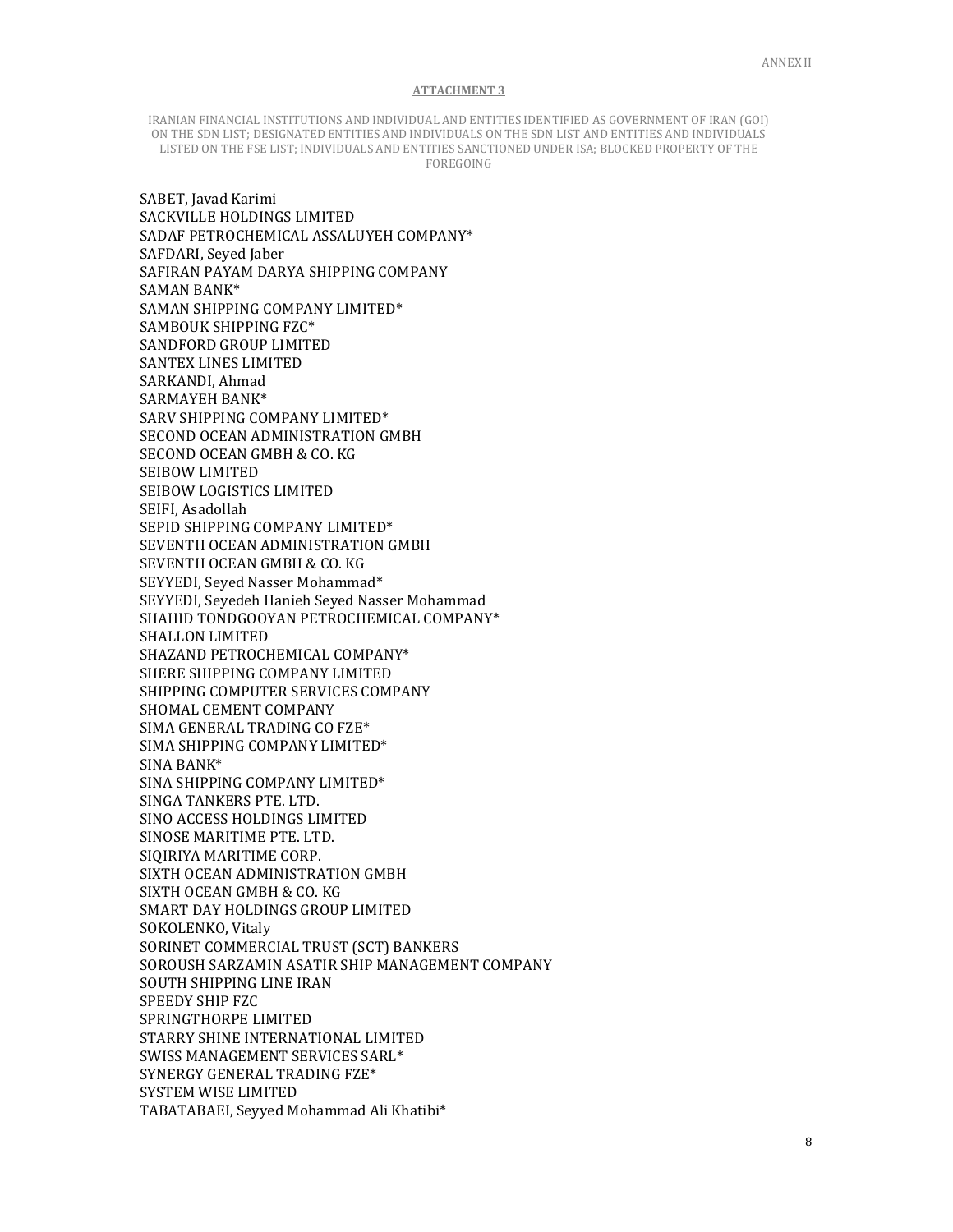IRANIAN FINANCIAL INSTITUTIONS AND INDIVIDUAL AND ENTITIES IDENTIFIED AS GOVERNMENT OF IRAN (GOI) ON THE SDN LIST; DESIGNATED ENTITIES AND INDIVIDUALS ON THE SDN LIST AND ENTITIES AND INDIVIDUALS LISTED ON THE FSE LIST; INDIVIDUALS AND ENTITIES SANCTIONED UNDER ISA; BLOCKED PROPERTY OF THE FOREGOING

TABRIZ PETROCHEMICAL COMPANY\* TADBIR BROKERAGE COMPANY\* TADBIR CONSTRUCTION DEVELOPMENT COMPANY\* TADBIR ECONOMIC DEVELOPMENT GROUP\* TADBIR ENERGY DEVELOPMENT GROUP CO.\* TADBIR INVESTMENT COMPANY\* TAFAZOLI, Ahmad TALAI, Mohamad TAMAS COMPANY TAT BANK\* TC SHIPPING COMPANY LIMITED\* TENTH OCEAN GMBH & CO. KG THE EXPLORATION AND NUCLEAR RAW MATERIALS PRODUCTION COMPANY THE NUCLEAR REACTORS FUEL COMPANY THIRD OCEAN ADMINISTRATION GMBH THIRD OCEAN GMBH & CO. KG THIRTEENTH OCEAN GMBH & CO. KG TONGHAM SHIPPING CO LTD TOP GLACIER COMPANY LIMITED TOP PRESTIGE TRADING LIMITED TOSEE EQTESAD AYANDEHSAZAN COMPANY\* TOSEE TAAVON BANK\* TOURISM BANK\* TRADE TREASURE LIMITED TRUE HONOUR HOLDINGS LIMITED TWELFTH OCEAN ADMINISTRATION GMBH TWELFTH OCEAN GMBH & CO. KG UPPERCOURT SHIPPING COMPANY LIMITED VALFAJR 8TH SHIPPING LINE CO SSK VOBSTER SHIPPING COMPANY LTD WEST SUN TRADE GMBH\* WIPPERMANN, Ulrich WOKING SHIPPING INVESTMENTS LIMITED YASINI, Seyed Kamal YAZDI, Bahareh Mirza Hossein ZADEH, Hassan Jalil ZANJANI, Babak Morteza ZARIN RAFSANJAN CEMENT COMPANY\* ZEIDI, Hossein ZHUHAI ZHENRONG COMPANY ZIRACCHIAN ZADEH, Mahmoud\*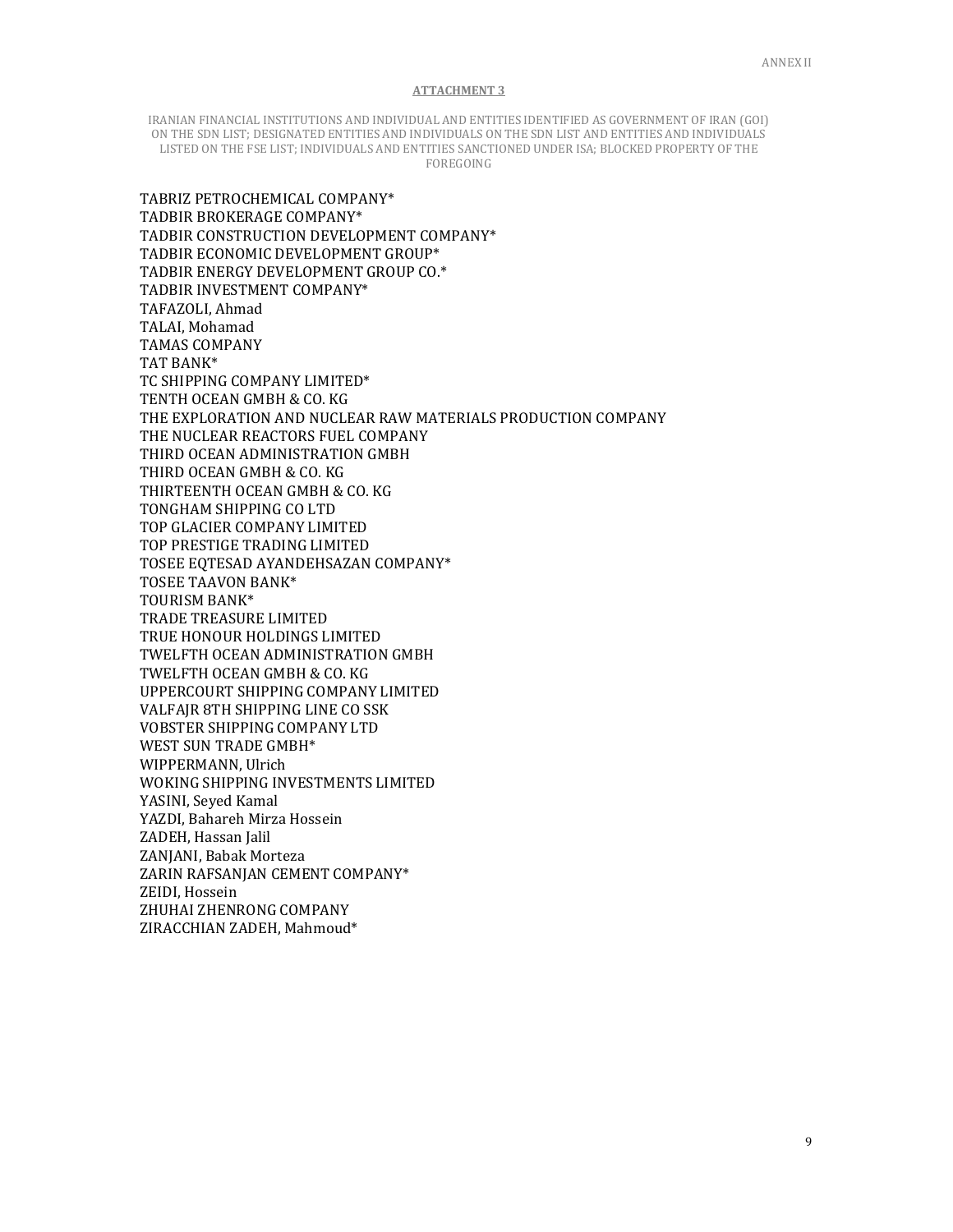BLOCKED PROPERTY PROPERTY OF TYPE IMO NUMBER

| EP-CFD | <b>IRAN AIR</b> | Aircraft |
|--------|-----------------|----------|
| EP-CFE | <b>IRAN AIR</b> | Aircraft |
| EP-CFH | <b>IRAN AIR</b> | Aircraft |
| EP-CFI | <b>IRAN AIR</b> | Aircraft |
| EP-CFJ | <b>IRAN AIR</b> | Aircraft |
| EP-CFK | <b>IRAN AIR</b> | Aircraft |
| EP-CFL | <b>IRAN AIR</b> | Aircraft |
| EP-CFM | <b>IRAN AIR</b> | Aircraft |
| EP-CFO | <b>IRAN AIR</b> | Aircraft |
| EP-CFP | <b>IRAN AIR</b> | Aircraft |
| EP-CFQ | <b>IRAN AIR</b> | Aircraft |
| EP-CFR | <b>IRAN AIR</b> | Aircraft |
| EP-IAA | <b>IRAN AIR</b> | Aircraft |
| EP-IAB | <b>IRAN AIR</b> | Aircraft |
| EP-IAC | <b>IRAN AIR</b> | Aircraft |
| EP-IAD | <b>IRAN AIR</b> | Aircraft |
| EP-IAG | <b>IRAN AIR</b> | Aircraft |
| EP-IAH | <b>IRAN AIR</b> | Aircraft |
| EP-IAI | <b>IRAN AIR</b> | Aircraft |
| EP-IAM | <b>IRAN AIR</b> | Aircraft |
| EP-IBA | <b>IRAN AIR</b> | Aircraft |
| EP-IBB | <b>IRAN AIR</b> | Aircraft |
| EP-IBC | <b>IRAN AIR</b> | Aircraft |
| EP-IBD | <b>IRAN AIR</b> | Aircraft |
| EP-IBG | <b>IRAN AIR</b> | Aircraft |
| EP-IBH | <b>IRAN AIR</b> | Aircraft |
| EP-IBI | <b>IRAN AIR</b> | Aircraft |
| EP-IBJ | <b>IRAN AIR</b> | Aircraft |
| EP-IBK | <b>IRAN AIR</b> | Aircraft |
| EP-IBL | <b>IRAN AIR</b> | Aircraft |
| EP-IBM | <b>IRAN AIR</b> | Aircraft |
| EP-IBN | <b>IRAN AIR</b> | Aircraft |
| EP-IBP | <b>IRAN AIR</b> | Aircraft |
| EP-IBQ | <b>IRAN AIR</b> | Aircraft |
| EP-IBS | <b>IRAN AIR</b> | Aircraft |
| EP-IBT | <b>IRAN AIR</b> | Aircraft |
| EP-IBV | <b>IRAN AIR</b> | Aircraft |
| EP-IBZ | <b>IRAN AIR</b> | Aircraft |
| EP-ICD | <b>IRAN AIR</b> | Aircraft |
| EP-ICE | <b>IRAN AIR</b> | Aircraft |
| EP-ICF | <b>IRAN AIR</b> | Aircraft |
| EP-IDA | <b>IRAN AIR</b> | Aircraft |
| EP-IDD | <b>IRAN AIR</b> | Aircraft |
| EP-IDF | <b>IRAN AIR</b> | Aircraft |
| EP-IDG | <b>IRAN AIR</b> | Aircraft |
| EP-IEB | <b>IRAN AIR</b> | Aircraft |
| EP-IEC | <b>IRAN AIR</b> | Aircraft |
| EP-IED | <b>IRAN AIR</b> | Aircraft |
| EP-IEE | <b>IRAN AIR</b> | Aircraft |

**x**<br>Denotes blocked property of individual and entities identified as GOI by the Office of Foreign Assets Control. U.S. persons and foreign entities owned or controlled by a U.S. person will continue to be prohibited from transactions with these individuals and entities, entities owned or controlled by a U.S. person will continue to be prohibited from transactions with these individuals and entities, pursuant to the Iranian Transactions and Sanctions Regulations.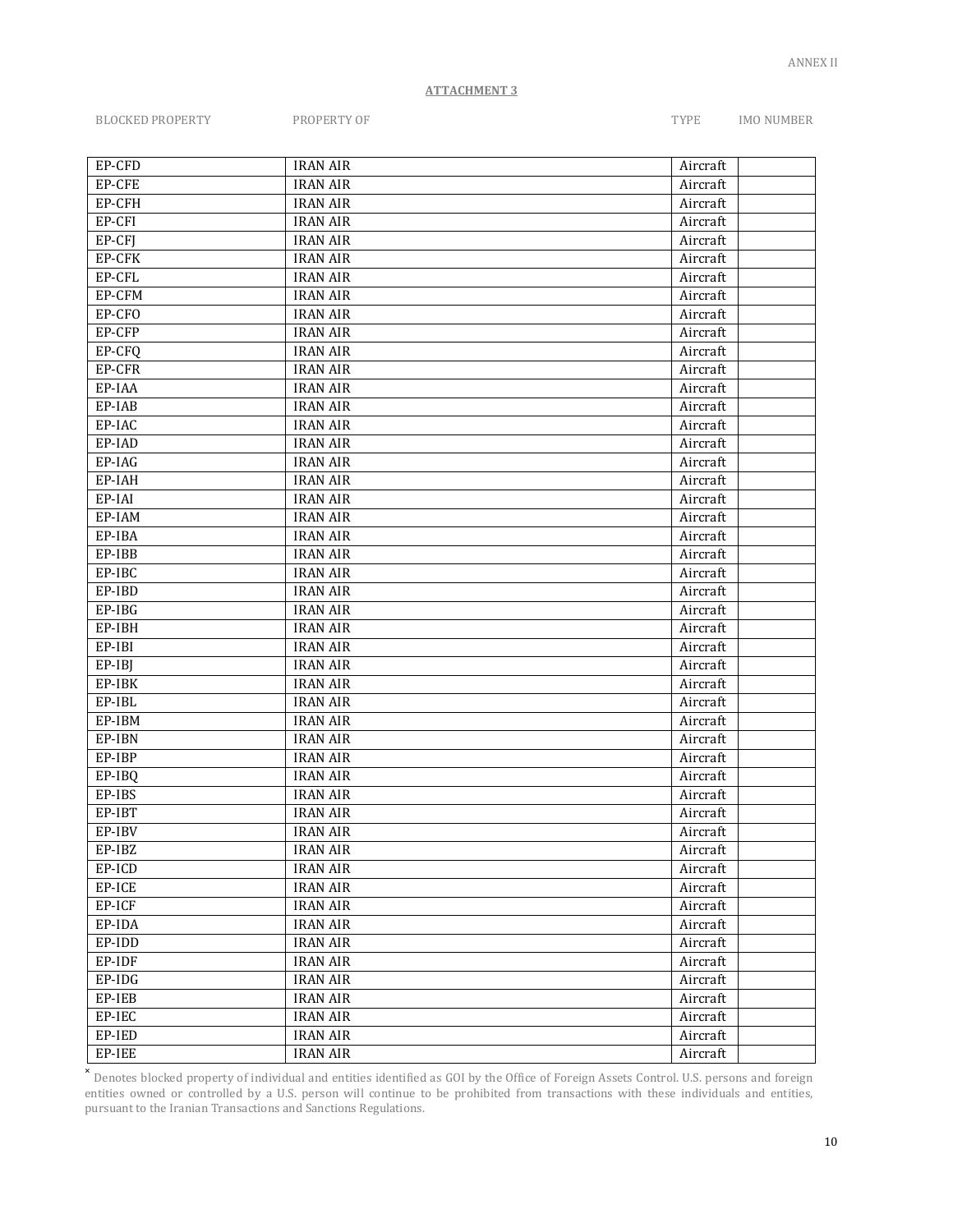| <b>BLOCKED PROPERTY</b> | PROPERTY OF                                   | TYPE     | <b>IMO NUMBER</b> |
|-------------------------|-----------------------------------------------|----------|-------------------|
| EP-IEF                  | <b>IRAN AIR</b>                               | Aircraft |                   |
| EP-IEG                  | <b>IRAN AIR</b>                               | Aircraft |                   |
| EP-IRK                  | <b>IRAN AIR</b>                               | Aircraft |                   |
| EP-IRL                  | <b>IRAN AIR</b>                               | Aircraft |                   |
| EP-IRM                  | <b>IRAN AIR</b>                               | Aircraft |                   |
| EP-IRN                  | <b>IRAN AIR</b>                               | Aircraft |                   |
| EP-IRR                  | <b>IRAN AIR</b>                               | Aircraft |                   |
| EP-IRS                  | <b>IRAN AIR</b>                               | Aircraft |                   |
| EP-IRT                  | <b>IRAN AIR</b>                               | Aircraft |                   |
| EP-MDD                  | <b>IRAN AIR</b>                               | Aircraft |                   |
| EP-MDE                  | <b>IRAN AIR</b>                               | Aircraft |                   |
| UR-BXI                  | <b>IRAN AIR</b>                               | Aircraft |                   |
| UR-BXL                  | <b>IRAN AIR</b>                               | Aircraft |                   |
| UR-BXM                  | <b>IRAN AIR</b>                               | Aircraft |                   |
| UR-CGS                  | <b>IRAN AIR</b>                               | Aircraft |                   |
| UR-CGT                  | <b>IRAN AIR</b>                               | Aircraft |                   |
| UR-CHW                  | <b>IRAN AIR</b>                               | Aircraft |                   |
| UR-CHX                  | <b>IRAN AIR</b>                               | Aircraft |                   |
| UR-CHY                  | <b>IRAN AIR</b>                               | Aircraft |                   |
| UR-CHZ                  | <b>IRAN AIR</b>                               | Aircraft |                   |
| UR-CJQ                  | <b>IRAN AIR</b>                               | Aircraft |                   |
| UR-BHJ                  | PRYVATNE AKTSIONERNE TOVARYSTVO AVIAKOMPANIYA | Aircraft |                   |
| UR-BXN                  | PRYVATNE AKTSIONERNE TOVARYSTVO AVIAKOMPANIYA | Aircraft |                   |
| UR-CIX                  | PRYVATNE AKTSIONERNE TOVARYSTVO AVIAKOMPANIYA | Aircraft |                   |
| UR-CIY                  | PRYVATNE AKTSIONERNE TOVARYSTVO AVIAKOMPANIYA | Aircraft |                   |
| UR-CJA                  | PRYVATNE AKTSIONERNE TOVARYSTVO AVIAKOMPANIYA | Aircraft |                   |
| UR-CJK                  | PRYVATNE AKTSIONERNE TOVARYSTVO AVIAKOMPANIYA | Aircraft |                   |
| <b>RIONA</b>            | HAFIZ DARYA SHIPPING CO                       | Vessel   | 9349588           |
| MIRZA KOCHEK KHAN       | ISLAMIC REPUBLIC OF IRAN SHIPPING LINES       | Vessel   | 7027899           |
| ASSA                    | ISLAMIC REPUBLIC OF IRAN SHIPPING LINES       | Vessel   | 7632814           |
| <b>AMITEES</b>          | ISLAMIC REPUBLIC OF IRAN SHIPPING LINES       | Vessel   | 7632826           |
| HORMUZ <sub>2</sub>     | ISLAMIC REPUBLIC OF IRAN SHIPPING LINES       | Vessel   | 7904580           |
| PARMIDA                 | ISLAMIC REPUBLIC OF IRAN SHIPPING LINES       | Vessel   | 8105284           |
| <b>BARSAM</b>           | ISLAMIC REPUBLIC OF IRAN SHIPPING LINES       | Vessel   | 8107581           |
| <b>PANTEA</b>           | ISLAMIC REPUBLIC OF IRAN SHIPPING LINES       | Vessel   | 8108559           |
| <b>IRAN AKHAVAN</b>     | ISLAMIC REPUBLIC OF IRAN SHIPPING LINES       | Vessel   | 8113009           |
| SARINA                  | ISLAMIC REPUBLIC OF IRAN SHIPPING LINES       | Vessel   | 8203608           |
| SABRINA                 | ISLAMIC REPUBLIC OF IRAN SHIPPING LINES       | Vessel   | 8215742           |
| <b>ATTRIBUTE</b>        | ISLAMIC REPUBLIC OF IRAN SHIPPING LINES       | Vessel   | 8309593           |
| <b>ALIAS</b>            | ISLAMIC REPUBLIC OF IRAN SHIPPING LINES       | Vessel   | 8309608           |
| <b>AQUARIAN</b>         | ISLAMIC REPUBLIC OF IRAN SHIPPING LINES       | Vessel   | 8309610           |
| <b>ADVENTIST</b>        | ISLAMIC REPUBLIC OF IRAN SHIPPING LINES       | Vessel   | 8309622           |
| <b>AGEAN</b>            | ISLAMIC REPUBLIC OF IRAN SHIPPING LINES       | Vessel   | 8309634           |
| ANGEL                   | ISLAMIC REPUBLIC OF IRAN SHIPPING LINES       | Vessel   | 8309646           |
| AGILE                   | ISLAMIC REPUBLIC OF IRAN SHIPPING LINES       | Vessel   | 8309658           |
| AJAX                    | ISLAMIC REPUBLIC OF IRAN SHIPPING LINES       | Vessel   | 8309672           |
| <b>ACROBAT</b>          | ISLAMIC REPUBLIC OF IRAN SHIPPING LINES       | Vessel   | 8309684           |
| <b>SHADFAR</b>          | ISLAMIC REPUBLIC OF IRAN SHIPPING LINES       | Vessel   | 8309696           |
| <b>AMPLIFY</b>          | ISLAMIC REPUBLIC OF IRAN SHIPPING LINES       | Vessel   | 8309701           |
| <b>IRAN HORMUZ 21</b>   | ISLAMIC REPUBLIC OF IRAN SHIPPING LINES       | Vessel   | 8314263           |
| <b>IRAN HORMUZ 22</b>   | ISLAMIC REPUBLIC OF IRAN SHIPPING LINES       | Vessel   | 8314275           |
| <b>IRAN HORMUZ 23</b>   | ISLAMIC REPUBLIC OF IRAN SHIPPING LINES       | Vessel   | 8319782           |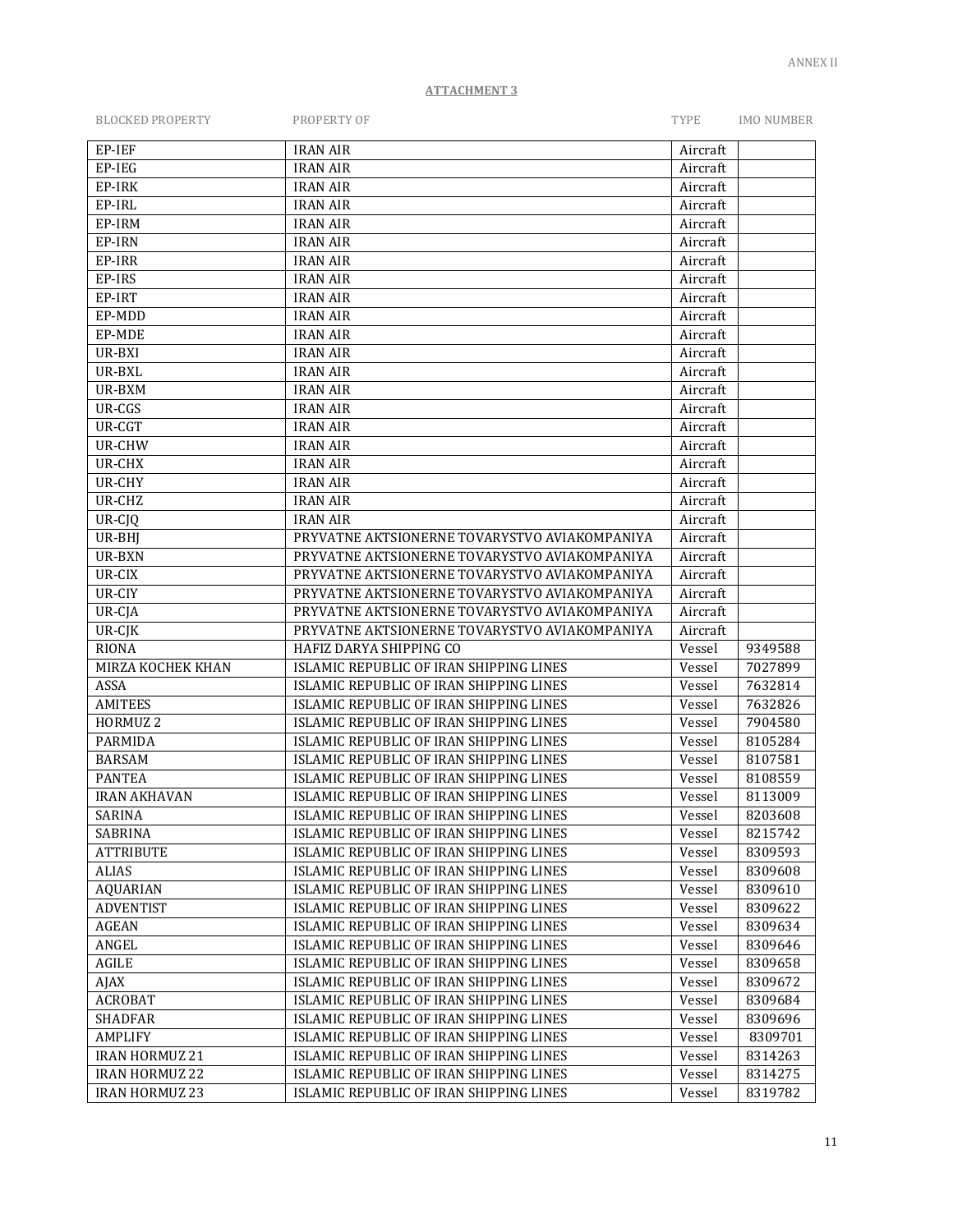| <b>BLOCKED PROPERTY</b> | PROPERTY OF                             | <b>TYPE</b> | <b>IMO NUMBER</b> |
|-------------------------|-----------------------------------------|-------------|-------------------|
| <b>IRAN SHALAK</b>      | ISLAMIC REPUBLIC OF IRAN SHIPPING LINES | Vessel      | 8319940           |
| <b>IRAN YOUSHAT</b>     | ISLAMIC REPUBLIC OF IRAN SHIPPING LINES | Vessel      | 8319952           |
| <b>AEROLITE</b>         | ISLAMIC REPUBLIC OF IRAN SHIPPING LINES | Vessel      | 8320121           |
| <b>ADRIAN</b>           | ISLAMIC REPUBLIC OF IRAN SHIPPING LINES | Vessel      | 8320133           |
| <b>NAGHMEH</b>          | ISLAMIC REPUBLIC OF IRAN SHIPPING LINES | Vessel      | 8320145           |
| <b>RONAK</b>            | ISLAMIC REPUBLIC OF IRAN SHIPPING LINES | Vessel      | 8320157           |
| <b>ACCURATE</b>         | ISLAMIC REPUBLIC OF IRAN SHIPPING LINES | Vessel      | 8320169           |
| <b>TABANDEH</b>         | ISLAMIC REPUBLIC OF IRAN SHIPPING LINES | Vessel      | 8320171           |
| <b>GULAFSHAN</b>        | ISLAMIC REPUBLIC OF IRAN SHIPPING LINES | Vessel      | 8320183           |
| <b>ALAMEDA</b>          | ISLAMIC REPUBLIC OF IRAN SHIPPING LINES | Vessel      | 8320195           |
| <b>IRAN PARAK</b>       | ISLAMIC REPUBLIC OF IRAN SHIPPING LINES | Vessel      | 8322064           |
| <b>IRAN CHARAK</b>      | ISLAMIC REPUBLIC OF IRAN SHIPPING LINES | Vessel      | 8322076           |
| IRAN HORMUZ 25          | ISLAMIC REPUBLIC OF IRAN SHIPPING LINES | Vessel      | 8422072           |
| <b>IRAN HORMUZ 26</b>   | ISLAMIC REPUBLIC OF IRAN SHIPPING LINES | Vessel      | 8422084           |
| <b>DORITA</b>           | ISLAMIC REPUBLIC OF IRAN SHIPPING LINES | Vessel      | 8605234           |
| <b>IRAN SHALAMCHEH</b>  | ISLAMIC REPUBLIC OF IRAN SHIPPING LINES | Vessel      | 8820925           |
| AAJ                     | ISLAMIC REPUBLIC OF IRAN SHIPPING LINES | Vessel      | 8984484           |
| <b>IRAN HORMUZ 12</b>   | ISLAMIC REPUBLIC OF IRAN SHIPPING LINES | Vessel      | 9005596           |
| <b>IRAN KONG</b>        | ISLAMIC REPUBLIC OF IRAN SHIPPING LINES | Vessel      | 9007582           |
| <b>VISTA</b>            | ISLAMIC REPUBLIC OF IRAN SHIPPING LINES | Vessel      | 9010711           |
| <b>VIANA</b>            | ISLAMIC REPUBLIC OF IRAN SHIPPING LINES | Vessel      | 9010723           |
| <b>IRAN HORMUZ 14</b>   | ISLAMIC REPUBLIC OF IRAN SHIPPING LINES | Vessel      | 9020778           |
| HAMD                    | ISLAMIC REPUBLIC OF IRAN SHIPPING LINES | Vessel      | 9036052           |
| <b>SOBHAN</b>           | ISLAMIC REPUBLIC OF IRAN SHIPPING LINES | Vessel      | 9036935           |
| <b>SATTAR</b>           | ISLAMIC REPUBLIC OF IRAN SHIPPING LINES | Vessel      | 9040479           |
| ABBA                    | ISLAMIC REPUBLIC OF IRAN SHIPPING LINES | Vessel      | 9051624           |
| <b>BEHDAD</b>           | ISLAMIC REPUBLIC OF IRAN SHIPPING LINES | Vessel      | 9051636           |
| <b>PARSHAN</b>          | ISLAMIC REPUBLIC OF IRAN SHIPPING LINES | Vessel      | 9051648           |
| <b>VALERIAN</b>         | ISLAMIC REPUBLIC OF IRAN SHIPPING LINES | Vessel      | 9051650           |
| <b>NEGEEN</b>           | ISLAMIC REPUBLIC OF IRAN SHIPPING LINES | Vessel      | 9071519           |
| <b>ATTAR</b>            | ISLAMIC REPUBLIC OF IRAN SHIPPING LINES | Vessel      | 9074092           |
| <b>PARIN</b>            | ISLAMIC REPUBLIC OF IRAN SHIPPING LINES | Vessel      | 9076478           |
| <b>TEEN</b>             | ISLAMIC REPUBLIC OF IRAN SHIPPING LINES | Vessel      | 9101649           |
| <b>GOWHAR</b>           | ISLAMIC REPUBLIC OF IRAN SHIPPING LINES | Vessel      | 9103087           |
| <b>IRAN DALEER</b>      | ISLAMIC REPUBLIC OF IRAN SHIPPING LINES | Vessel      | 9118551           |
| <b>PATRIS</b>           | ISLAMIC REPUBLIC OF IRAN SHIPPING LINES | Vessel      | 9137210           |
| <b>NARDIS</b>           | ISLAMIC REPUBLIC OF IRAN SHIPPING LINES | Vessel      | 9137246           |
| <b>KADOS</b>            | ISLAMIC REPUBLIC OF IRAN SHIPPING LINES | Vessel      | 9137258           |
| ZOMOROUD                | ISLAMIC REPUBLIC OF IRAN SHIPPING LINES | Vessel      | 9138044           |
| <b>BRELYAN</b>          | ISLAMIC REPUBLIC OF IRAN SHIPPING LINES | Vessel      | 9138056           |
| <b>NILDA</b>            | ISLAMIC REPUBLIC OF IRAN SHIPPING LINES | Vessel      | 9165786           |
| <b>JOVITA</b>           | ISLAMIC REPUBLIC OF IRAN SHIPPING LINES | Vessel      | 9165798           |
| MANOLA                  | ISLAMIC REPUBLIC OF IRAN SHIPPING LINES | Vessel      | 9165803           |
| <b>GLADIOLUS</b>        | ISLAMIC REPUBLIC OF IRAN SHIPPING LINES | Vessel      | 9165815           |
| <b>ELYANA</b>           | ISLAMIC REPUBLIC OF IRAN SHIPPING LINES | Vessel      | 9165827           |
| NEGAR                   | ISLAMIC REPUBLIC OF IRAN SHIPPING LINES | Vessel      | 9165839           |
| SAVIZ                   | ISLAMIC REPUBLIC OF IRAN SHIPPING LINES | Vessel      | 9167253           |
| GLOXINIA                | ISLAMIC REPUBLIC OF IRAN SHIPPING LINES | Vessel      | 9167265           |
| <b>NESHAT</b>           | ISLAMIC REPUBLIC OF IRAN SHIPPING LINES | Vessel      | 9167277           |
| <b>BEHSHAD</b>          | ISLAMIC REPUBLIC OF IRAN SHIPPING LINES | Vessel      | 9167289           |
| JAIRAN                  | ISLAMIC REPUBLIC OF IRAN SHIPPING LINES | Vessel      | 9167291           |
| <b>IRAN SHAHED</b>      | ISLAMIC REPUBLIC OF IRAN SHIPPING LINES | Vessel      | 9184691           |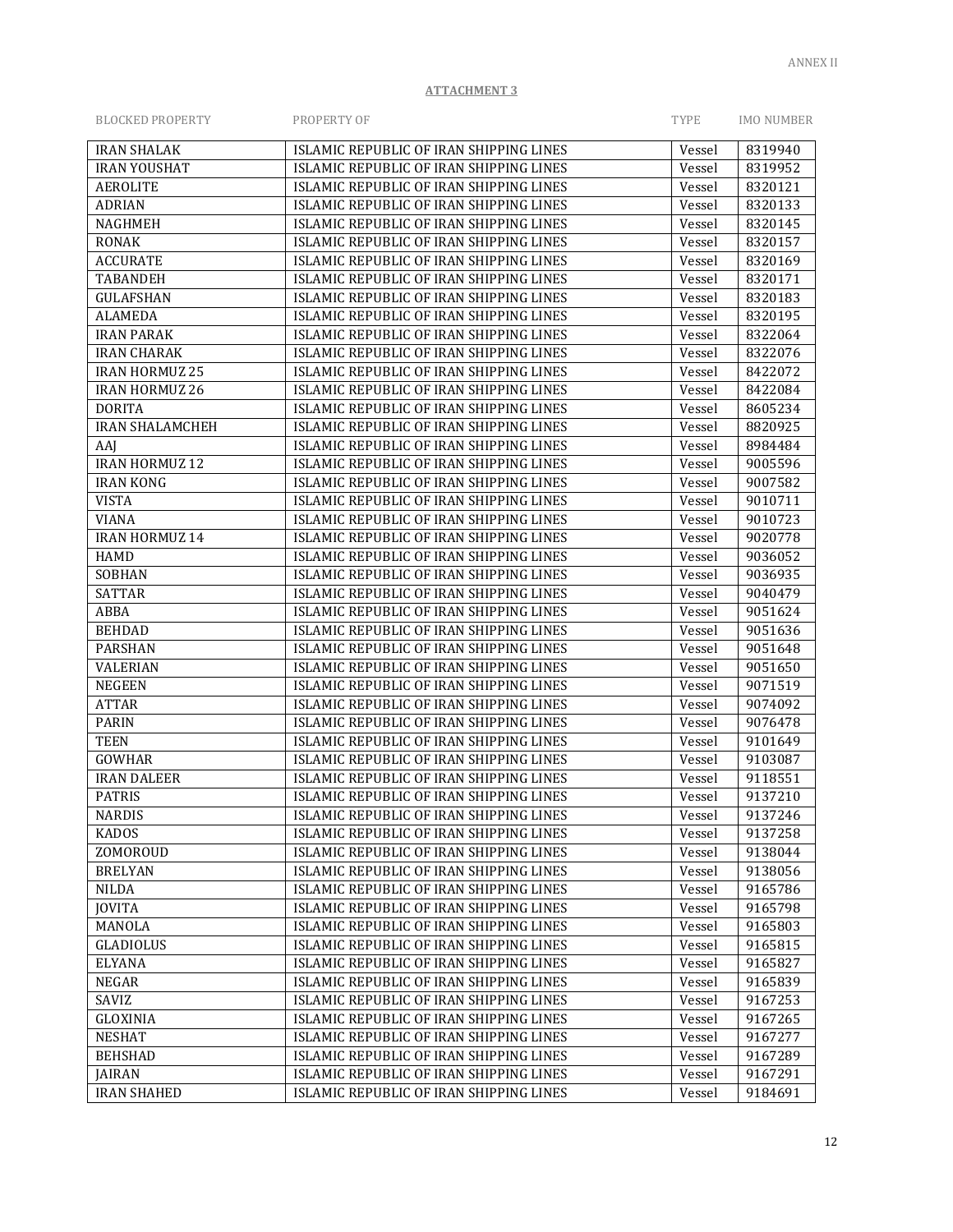| <b>BLOCKED PROPERTY</b>  | PROPERTY OF                                                                        | TYPE             | <b>IMO NUMBER</b>  |
|--------------------------|------------------------------------------------------------------------------------|------------------|--------------------|
| GOLSAR                   | ISLAMIC REPUBLIC OF IRAN SHIPPING LINES                                            | Vessel           | 9193185            |
| ZARSAN                   | ISLAMIC REPUBLIC OF IRAN SHIPPING LINES                                            | Vessel           | 9193197            |
| <b>ARVIN</b>             | ISLAMIC REPUBLIC OF IRAN SHIPPING LINES                                            | Vessel           | 9193202            |
| <b>ARTAVAND</b>          | ISLAMIC REPUBLIC OF IRAN SHIPPING LINES                                            | Vessel           | 9193214            |
| <b>TERESA</b>            | ISLAMIC REPUBLIC OF IRAN SHIPPING LINES                                            | Vessel           | 9209324            |
| <b>GABRIELA</b>          | ISLAMIC REPUBLIC OF IRAN SHIPPING LINES                                            | Vessel           | 9209336            |
| <b>SARITA</b>            | ISLAMIC REPUBLIC OF IRAN SHIPPING LINES                                            | Vessel           | 9209348            |
| <b>SILVER CRAFT</b>      | ISLAMIC REPUBLIC OF IRAN SHIPPING LINES                                            | Vessel           | 9209350            |
| <b>MAHNAM</b>            | ISLAMIC REPUBLIC OF IRAN SHIPPING LINES                                            | Vessel           | 9213387            |
| <b>TERMEH</b>            | ISLAMIC REPUBLIC OF IRAN SHIPPING LINES                                            | Vessel           | 9213399            |
| <b>MAHSAN</b>            | ISLAMIC REPUBLIC OF IRAN SHIPPING LINES                                            | Vessel           | 9226944            |
| <b>HAMADAN</b>           | ISLAMIC REPUBLIC OF IRAN SHIPPING LINES                                            | Vessel           | 9226956            |
| <b>TARADIS</b>           | ISLAMIC REPUBLIC OF IRAN SHIPPING LINES                                            | Vessel           | 9245304            |
| <b>PARMIS</b>            | ISLAMIC REPUBLIC OF IRAN SHIPPING LINES                                            | Vessel           | 9245316            |
| ZAR                      | ISLAMIC REPUBLIC OF IRAN SHIPPING LINES                                            | Vessel           | 9260160            |
| ZIVAR                    | ISLAMIC REPUBLIC OF IRAN SHIPPING LINES                                            | Vessel           | 9260172            |
| <b>VALILI</b>            | ISLAMIC REPUBLIC OF IRAN SHIPPING LINES                                            | Vessel           | 9270646            |
| <b>SHAMIM</b>            | ISLAMIC REPUBLIC OF IRAN SHIPPING LINES                                            | Vessel           | 9270658            |
| <b>IRAN SHAHR-E-KORD</b> | ISLAMIC REPUBLIC OF IRAN SHIPPING LINES                                            | Vessel           | 9270684            |
| <b>IRAN KASHAN</b>       | ISLAMIC REPUBLIC OF IRAN SHIPPING LINES                                            | Vessel           | 9270696            |
| <b>SININ</b>             | ISLAMIC REPUBLIC OF IRAN SHIPPING LINES                                            | Vessel           | 9274941            |
| <b>PARMIS</b>            | ISLAMIC REPUBLIC OF IRAN SHIPPING LINES                                            | Vessel           | 9283007            |
| <b>AZARGOUN</b>          | ISLAMIC REPUBLIC OF IRAN SHIPPING LINES                                            | Vessel           | 9283019            |
| <b>SALIS</b>             | ISLAMIC REPUBLIC OF IRAN SHIPPING LINES                                            | Vessel           | 9283021            |
| <b>GOLBON</b>            | ISLAMIC REPUBLIC OF IRAN SHIPPING LINES                                            | Vessel           | 9283033            |
| <b>PARDIS</b>            | ISLAMIC REPUBLIC OF IRAN SHIPPING LINES                                            | Vessel           | 9284142            |
| <b>TANDIS</b>            | ISLAMIC REPUBLIC OF IRAN SHIPPING LINES                                            | Vessel           | 9284154            |
| <b>SHERE</b>             | ISLAMIC REPUBLIC OF IRAN SHIPPING LINES                                            | Vessel           | 9305192            |
| <b>UPPERCOURT</b>        | ISLAMIC REPUBLIC OF IRAN SHIPPING LINES                                            | Vessel           | 9305207            |
| TONGHAM                  | ISLAMIC REPUBLIC OF IRAN SHIPPING LINES                                            | Vessel           | 9305219            |
| <b>VOBSTER</b>           | ISLAMIC REPUBLIC OF IRAN SHIPPING LINES                                            | Vessel           | 9305221            |
| <b>GOLAFRUZ</b>          | ISLAMIC REPUBLIC OF IRAN SHIPPING LINES                                            | Vessel           | 9323833            |
| <b>ADALIA</b>            | ISLAMIC REPUBLIC OF IRAN SHIPPING LINES                                            |                  | 9328900            |
| SHABGOUN                 | ISLAMIC REPUBLIC OF IRAN SHIPPING LINES                                            | Vessel           | 9346524            |
| <b>AGATA</b>             | ISLAMIC REPUBLIC OF IRAN SHIPPING LINES                                            | Vessel<br>Vessel | 9346536            |
| <b>BENITA</b>            | ISLAMIC REPUBLIC OF IRAN SHIPPING LINES                                            |                  | 9346548            |
|                          |                                                                                    | Vessel           |                    |
| MARISOL<br>ORIANA        | ISLAMIC REPUBLIC OF IRAN SHIPPING LINES<br>ISLAMIC REPUBLIC OF IRAN SHIPPING LINES | Vessel           | 9349576<br>9349590 |
|                          |                                                                                    | Vessel           |                    |
| <b>MERCEDES</b>          | ISLAMIC REPUBLIC OF IRAN SHIPPING LINES                                            | Vessel           | 9349667            |
| <b>RAMONA</b>            | ISLAMIC REPUBLIC OF IRAN SHIPPING LINES                                            | Vessel           | 9349679            |
| GILDA                    | ISLAMIC REPUBLIC OF IRAN SHIPPING LINES                                            | Vessel           | 9367982            |
| SANIA                    | ISLAMIC REPUBLIC OF IRAN SHIPPING LINES                                            | Vessel           | 9367994            |
| SARIR                    | ISLAMIC REPUBLIC OF IRAN SHIPPING LINES                                            | Vessel           | 9368003            |
| SOMIA                    | ISLAMIC REPUBLIC OF IRAN SHIPPING LINES                                            | Vessel           | 9368015            |
| GLORY                    | ISLAMIC REPUBLIC OF IRAN SHIPPING LINES                                            | Vessel           | 9369710            |
| ARIES                    | ISLAMIC REPUBLIC OF IRAN SHIPPING LINES                                            | Vessel           | 9369722            |
| <b>ABTIN1</b>            | ISLAMIC REPUBLIC OF IRAN SHIPPING LINES                                            | Vessel           | 9379636            |
| <b>ARSHAM</b>            | ISLAMIC REPUBLIC OF IRAN SHIPPING LINES                                            | Vessel           | 9386500            |
| <b>PARSHAD</b>           | ISLAMIC REPUBLIC OF IRAN SHIPPING LINES                                            | Vessel           | 9387786            |
| HAADI                    | ISLAMIC REPUBLIC OF IRAN SHIPPING LINES                                            | Vessel           | 9387798            |
| RAAZI                    | ISLAMIC REPUBLIC OF IRAN SHIPPING LINES                                            | Vessel           | 9387803            |

SAEI SAEI SLAMIC REPUBLIC OF IRAN SHIPPING LINES Vessel 9387815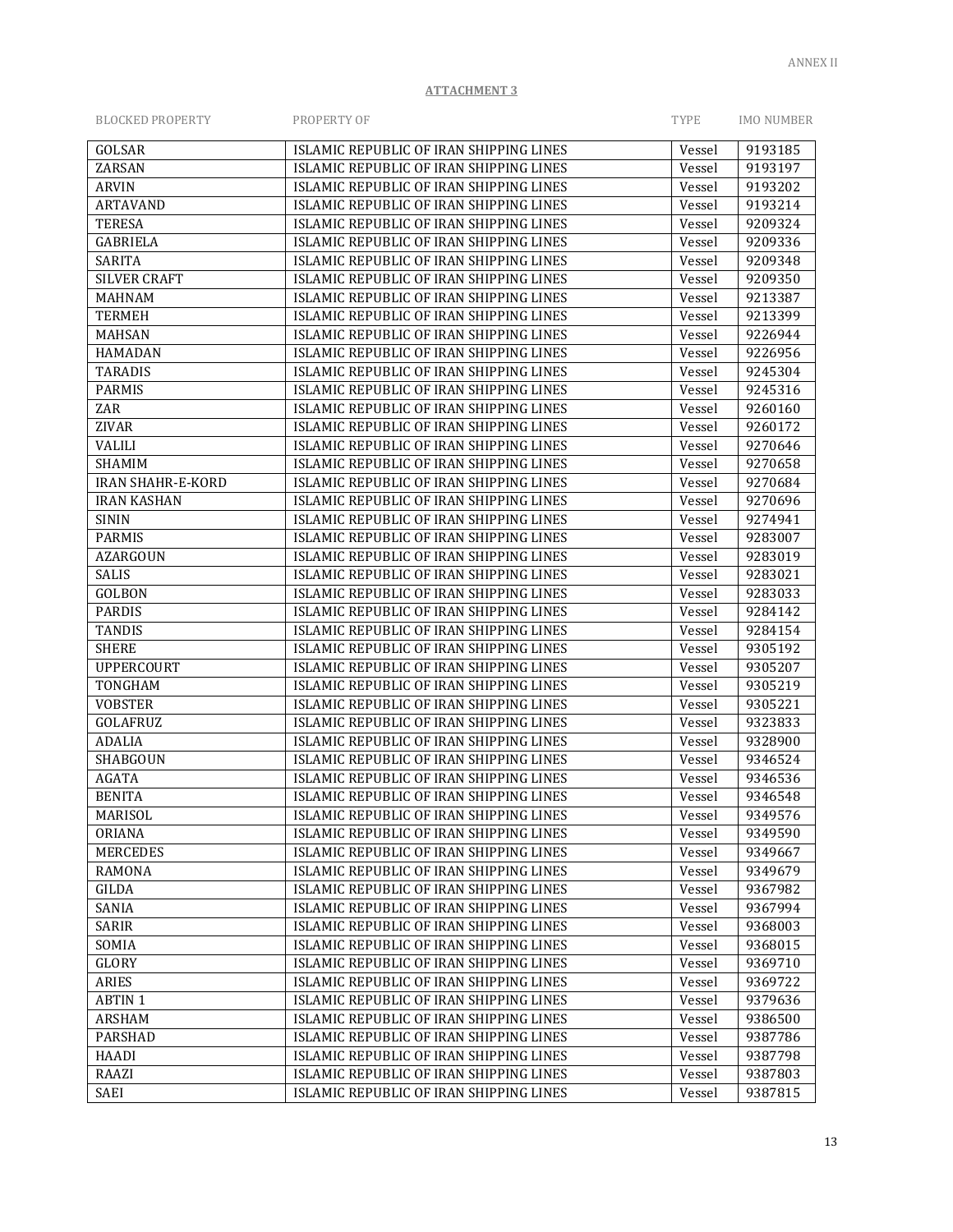| <b>BLOCKED PROPERTY</b> | PROPERTY OF | <b>TYPE</b> | IMO NUMBER |
|-------------------------|-------------|-------------|------------|
|                         |             |             |            |

| <b>ARTMAN</b>                  | ISLAMIC REPUBLIC OF IRAN SHIPPING LINES                                            | Vessel           | 9405930            |
|--------------------------------|------------------------------------------------------------------------------------|------------------|--------------------|
| <b>BASKAR</b>                  | ISLAMIC REPUBLIC OF IRAN SHIPPING LINES                                            | Vessel           | 9405942            |
| <b>BAHJAT</b>                  | ISLAMIC REPUBLIC OF IRAN SHIPPING LINES                                            | Vessel           | 9405954            |
| <b>HAAMI</b>                   | ISLAMIC REPUBLIC OF IRAN SHIPPING LINES                                            | Vessel           | 9405966            |
| <b>SHAADI</b>                  | ISLAMIC REPUBLIC OF IRAN SHIPPING LINES                                            | Vessel           | 9405978            |
| <b>SHAYAN1</b>                 | ISLAMIC REPUBLIC OF IRAN SHIPPING LINES                                            | Vessel           | 9420356            |
| TABAN 1                        | ISLAMIC REPUBLIC OF IRAN SHIPPING LINES                                            | Vessel           | 9420368            |
| YARAN                          | ISLAMIC REPUBLIC OF IRAN SHIPPING LINES                                            | Vessel           | 9420370            |
| AMIN                           | ISLAMIC REPUBLIC OF IRAN SHIPPING LINES                                            | Vessel           | 9422366            |
| <b>AVANG</b><br><b>KIAZAND</b> | ISLAMIC REPUBLIC OF IRAN SHIPPING LINES<br>ISLAMIC REPUBLIC OF IRAN SHIPPING LINES | Vessel<br>Vessel | 9465746<br>9465758 |
| <b>BATIS</b>                   | ISLAMIC REPUBLIC OF IRAN SHIPPING LINES                                            | Vessel           | 9465760            |
| <b>WARTA</b>                   | ISLAMIC REPUBLIC OF IRAN SHIPPING LINES                                            | Vessel           | 9465849            |
| SALIM                          | ISLAMIC REPUBLIC OF IRAN SHIPPING LINES                                            | Vessel           | 9465851            |
| <b>ARDAVAN</b>                 | ISLAMIC REPUBLIC OF IRAN SHIPPING LINES                                            | Vessel           | 9465863            |
| <b>NAMI</b>                    | LISSOME MARINE SERVICES LLC                                                        | Vessel           | 8419178            |
| <b>GAS CAMELLIA</b>            | LISSOME MARINE SERVICES LLC                                                        | Vessel           | 8803381            |
| <b>TESS</b>                    | LISSOME MARINE SERVICES LLC                                                        | Vessel           | 8913564            |
| <b>KATERINA 1</b>              | LISSOME MARINE SERVICES LLC                                                        | Vessel           | 9031959            |
| <b>MARIA</b>                   | LISSOME MARINE SERVICES LLC                                                        | Vessel           | 9110626            |
| <b>SUN OCEAN</b>               | LISSOME MARINE SERVICES LLC                                                        | Vessel           | 9408358            |
| YOUNES <sup>×</sup>            | NATIONAL IRANIAN TANKER COMPANY                                                    | Vessel           | 8212465            |
| YOUSEF ${}^{\times}$           | NATIONAL IRANIAN TANKER COMPANY                                                    | Vessel           | 8316106            |
| YAGHOUB <sup>×</sup>           | NATIONAL IRANIAN TANKER COMPANY                                                    | Vessel           | 8316168            |
| $TOLOU^*$                      | NATIONAL IRANIAN TANKER COMPANY                                                    | Vessel           | 8318178            |
| VALFAJR2 <sup>x</sup>          | NATIONAL IRANIAN TANKER COMPANY                                                    | Vessel           | 8400103            |
| $BADR^{\times}$                | NATIONAL IRANIAN TANKER COMPANY                                                    | Vessel           | 8407345            |
| <b>BANEH</b> <sup>x</sup>      | NATIONAL IRANIAN TANKER COMPANY                                                    | Vessel           | 8508462            |
| $\textsc{SARDASHT}^{\times}$   | NATIONAL IRANIAN TANKER COMPANY                                                    | Vessel           | 8517231            |
| MARIVAN <sup>×</sup>           | NATIONAL IRANIAN TANKER COMPANY                                                    | Vessel           | 8517243            |
| <b>BRIGHT</b>                  | NATIONAL IRANIAN TANKER COMPANY                                                    | Vessel           | 9005235            |
| CARIBO <sup>x</sup>            | NATIONAL IRANIAN TANKER COMPANY                                                    | Vessel           | 9011246            |
| $AURA^{\times}$                | NATIONAL IRANIAN TANKER COMPANY                                                    | Vessel           | 9013749            |
| BICAS <sup>x</sup>             | NATIONAL IRANIAN TANKER COMPANY                                                    | Vessel           | 9077850            |
| MAHARLIKA <sup>×</sup>         | NATIONAL IRANIAN TANKER COMPANY                                                    | Vessel           | 9079066            |
| $\texttt{NAPOLI}^{\times}$     | NATIONAL IRANIAN TANKER COMPANY                                                    | Vessel           | 9079078            |
| NYOS <sup>x</sup>              | NATIONAL IRANIAN TANKER COMPANY                                                    | Vessel           | 9079080            |
| $\textsf{NAINITAL}^{\times}$   | NATIONAL IRANIAN TANKER COMPANY                                                    | Vessel           | 9079092            |
| NATIVE LAND ×                  | NATIONAL IRANIAN TANKER COMPANY                                                    | Vessel           | 9079107            |
| ATLANTIC <sup>x</sup>          | NATIONAL IRANIAN TANKER COMPANY                                                    | Vessel           | 9107655            |
| SPARROW <sup>×</sup>           | NATIONAL IRANIAN TANKER COMPANY                                                    | Vessel           | 9171450            |
| SWALLOW <sup>x</sup>           | NATIONAL IRANIAN TANKER COMPANY                                                    | Vessel           | 9171462            |
| SUPERIOR <sup>*</sup>          | NATIONAL IRANIAN TANKER COMPANY                                                    | Vessel           | 9172038            |
| SPOTLESS <sup>*</sup>          | NATIONAL IRANIAN TANKER COMPANY                                                    | Vessel           | 9172040            |
| SABRINA <sup>x</sup>           | NATIONAL IRANIAN TANKER COMPANY                                                    | Vessel           | 9172052            |
| <b>DESTINY</b>                 | NATIONAL IRANIAN TANKER COMPANY                                                    | Vessel           | 9177155            |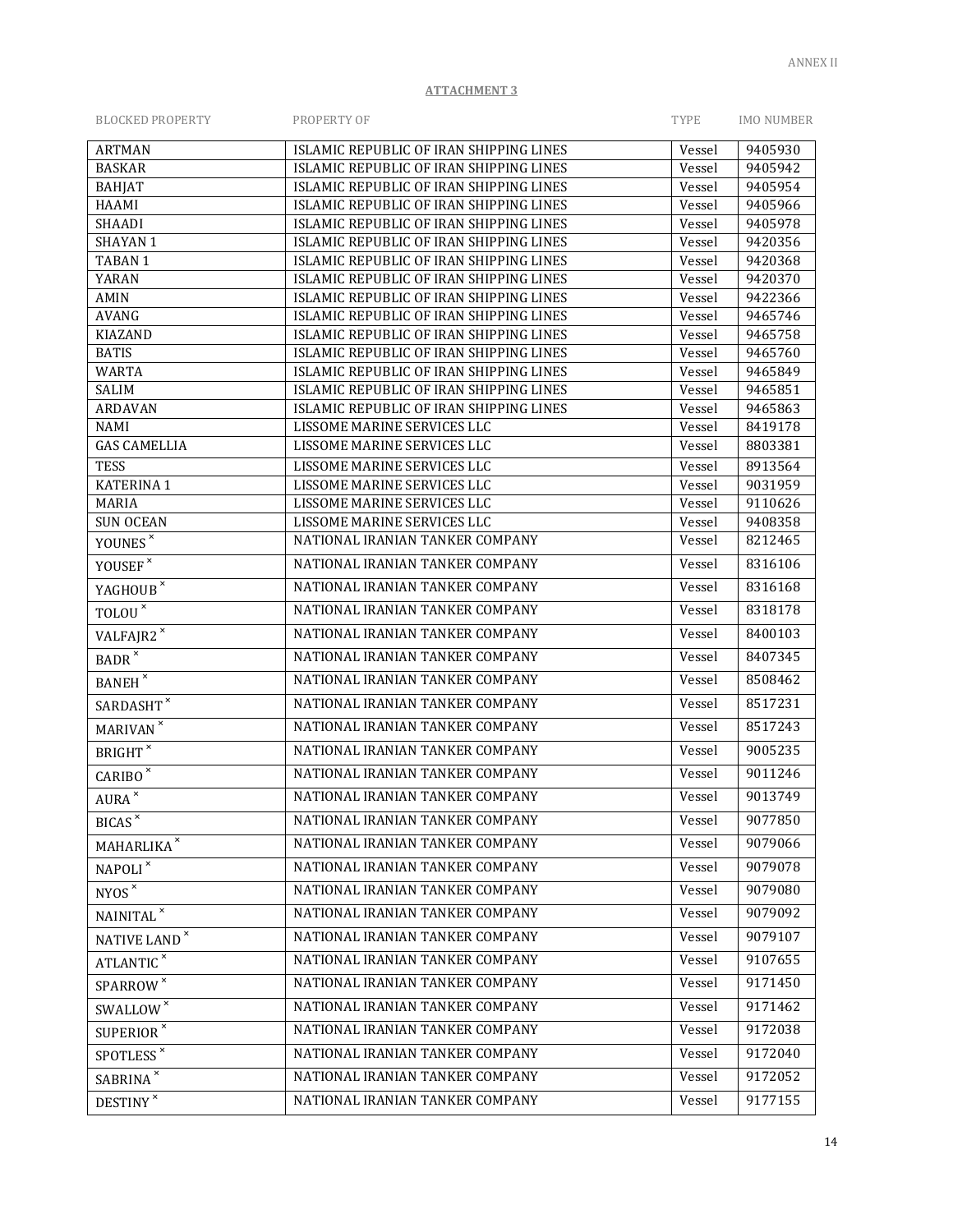| <b>BLOCKED PROPERTY</b>                                 | PROPERTY OF                     | TYPE   | <b>IMO NUMBER</b> |
|---------------------------------------------------------|---------------------------------|--------|-------------------|
| HUMANITY <sup>×</sup>                                   | NATIONAL IRANIAN TANKER COMPANY | Vessel | 9180281           |
| ORIENTAL <sup>x</sup>                                   | NATIONAL IRANIAN TANKER COMPANY | Vessel | 9183934           |
| $SHONA^{\times}$                                        | NATIONAL IRANIAN TANKER COMPANY | Vessel | 9187629           |
| <b>ABELIA</b>                                           | NATIONAL IRANIAN TANKER COMPANY | Vessel | 9187631           |
| ALERT <sup>x</sup>                                      | NATIONAL IRANIAN TANKER COMPANY | Vessel | 9187643           |
| SUNDIAL <sup>x</sup>                                    | NATIONAL IRANIAN TANKER COMPANY | Vessel | 9187655           |
| SILVER CLOUD <sup>×</sup>                               | NATIONAL IRANIAN TANKER COMPANY | Vessel | 9187667           |
| $\mbox{HUWAYZEH}^{\,\times}$                            | NATIONAL IRANIAN TANKER COMPANY | Vessel | 9212888           |
| $HORIZON^{\times}$                                      | NATIONAL IRANIAN TANKER COMPANY | Vessel | 9212890           |
| HAPPINESS <sup>x</sup>                                  | NATIONAL IRANIAN TANKER COMPANY | Vessel | 9212905           |
| <b>MARINA</b> <sup>x</sup>                              | NATIONAL IRANIAN TANKER COMPANY | Vessel | 9212917           |
| HALISTIC <sup>x</sup>                                   | NATIONAL IRANIAN TANKER COMPANY | Vessel | 9212929           |
| DELVAR <sup>x</sup>                                     | NATIONAL IRANIAN TANKER COMPANY | Vessel | 9218454           |
| $DAYLAM$ <sup><math>\overline{\phantom{a}}</math></sup> | NATIONAL IRANIAN TANKER COMPANY | Vessel | 9218466           |
| DAMAVAND <sup>×</sup>                                   | NATIONAL IRANIAN TANKER COMPANY | Vessel | 9218478           |
| $DENA^{\times}$                                         | NATIONAL IRANIAN TANKER COMPANY | Vessel | 9218480           |
| $DARAB^{\times}$                                        | NATIONAL IRANIAN TANKER COMPANY | Vessel | 9218492           |
| <b>IRAN FAZEL</b>                                       | NATIONAL IRANIAN TANKER COMPANY | Vessel | 9283746           |
| $FIANGA^{\times}$                                       | NATIONAL IRANIAN TANKER COMPANY | Vessel | 9283760           |
| IRAN FAHIM <sup>×</sup>                                 | NATIONAL IRANIAN TANKER COMPANY | Vessel | 9286140           |
| <b>IRAN FALAGH</b> <sup>*</sup>                         | NATIONAL IRANIAN TANKER COMPANY | Vessel | 9286152           |
| DECESIVE <sup>x</sup>                                   | NATIONAL IRANIAN TANKER COMPANY | Vessel | 9356593           |
| SANCHI <sup>x</sup>                                     | NATIONAL IRANIAN TANKER COMPANY | Vessel | 9356608           |
| $MAJESTIC^{\times}$                                     | NATIONAL IRANIAN TANKER COMPANY | Vessel | 9357183           |
| SUCCESS <sup>x</sup>                                    | NATIONAL IRANIAN TANKER COMPANY | Vessel | 9357353           |
| $\texttt{SUNEAST}^\times$                               | NATIONAL IRANIAN TANKER COMPANY | Vessel | 9357365           |
| SPLENDOUR <sup>×</sup>                                  | NATIONAL IRANIAN TANKER COMPANY | Vessel | 9357377           |
| COURAGE <sup>*</sup>                                    | NATIONAL IRANIAN TANKER COMPANY | Vessel | 9357389           |
| $\mbox{HONESTY}^{\,\times}$                             | NATIONAL IRANIAN TANKER COMPANY | Vessel | 9357391           |
| $\mathsf{AMBER}^\times$                                 | NATIONAL IRANIAN TANKER COMPANY | Vessel | 9357406           |
| DAL LAKE $^{\times}$                                    | NATIONAL IRANIAN TANKER COMPANY | Vessel | 9357717           |
| JUSTICE <sup>x</sup>                                    | NATIONAL IRANIAN TANKER COMPANY | Vessel | 9357729           |
| $HYDRA$ $^{\times}$                                     | NATIONAL IRANIAN TANKER COMPANY | Vessel | 9362059           |
| DOVE <sup>x</sup>                                       | NATIONAL IRANIAN TANKER COMPANY | Vessel | 9362061           |
| ZEUS <sup>×</sup>                                       | NATIONAL IRANIAN TANKER COMPANY | Vessel | 9362073           |
| IMICO NEKA 455*                                         | NATIONAL IRANIAN TANKER COMPANY | Vessel | 9404546           |
| IMICO NEKA 456 <sup>x</sup>                             | NATIONAL IRANIAN TANKER COMPANY | Vessel | 9404558           |
| <b>IMICO NEKA 457<sup>x</sup></b>                       | NATIONAL IRANIAN TANKER COMPANY | Vessel | 9404560           |
| SUNSHINE <sup>x</sup>                                   | NATIONAL IRANIAN TANKER COMPANY | Vessel | 9569205           |
| DOJRAN <sup>x</sup>                                     | NATIONAL IRANIAN TANKER COMPANY | Vessel | 9569619           |
| <b>ATLANTIS</b>                                         | NATIONAL IRANIAN TANKER COMPANY | Vessel | 9569621           |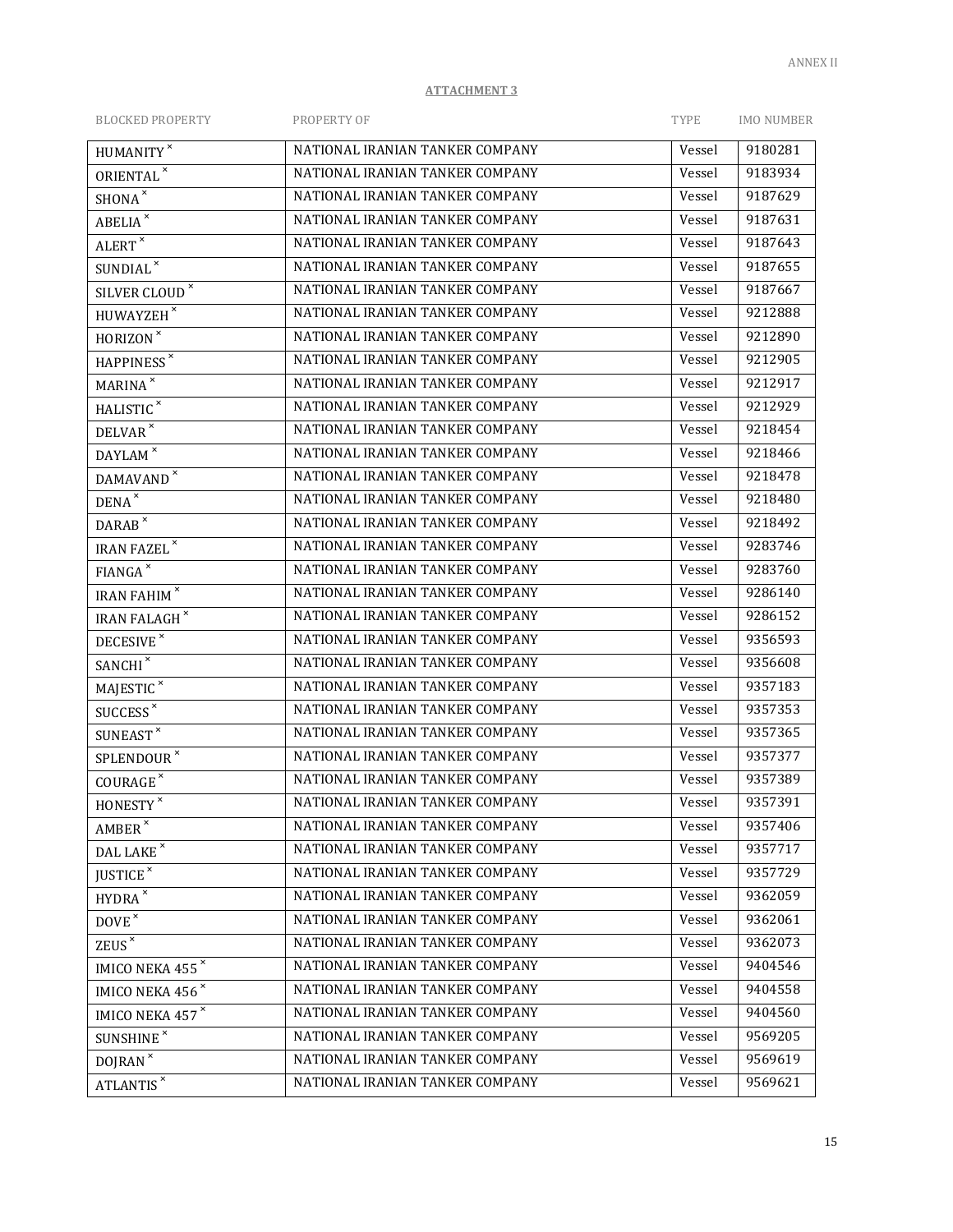| <b>BLOCKED PROPERTY</b>            | PROPERTY OF                     | <b>TYPE</b> | <b>IMO NUMBER</b> |
|------------------------------------|---------------------------------|-------------|-------------------|
| FORTUN <sup>x</sup>                | NATIONAL IRANIAN TANKER COMPANY | Vessel      | 9569633           |
| SALALEH <sup>x</sup>               | NATIONAL IRANIAN TANKER COMPANY | Vessel      | 9569645           |
| SMOOTH <sup>*</sup>                | NATIONAL IRANIAN TANKER COMPANY | Vessel      | 9569657           |
| SKYLINE <sup>x</sup>               | NATIONAL IRANIAN TANKER COMPANY | Vessel      | 9569669           |
| INFINITY <sup>*</sup>              | NATIONAL IRANIAN TANKER COMPANY | Vessel      | 9569671           |
| DEMOS <sup>x</sup>                 | NATIONAL IRANIAN TANKER COMPANY | Vessel      | 9569683           |
| YANGZHOU DAYANG DY905 <sup>*</sup> | NATIONAL IRANIAN TANKER COMPANY | Vessel      | 9575424           |
| SUNRISE <sup>x</sup>               | NATIONAL IRANIAN TANKER COMPANY | Vessel      | 9615092           |
| <b>ANTHEM</b>                      | SIOIRIYA MARITIME CORP          | Vessel      | 8310669           |
| <b>JAFFNA</b>                      | SIOIRIYA MARITIME CORP          | Vessel      | 8609515           |
| <b>OLYSA</b>                       | SIOIRIYA MARITIME CORP          | Vessel      | 9001605           |